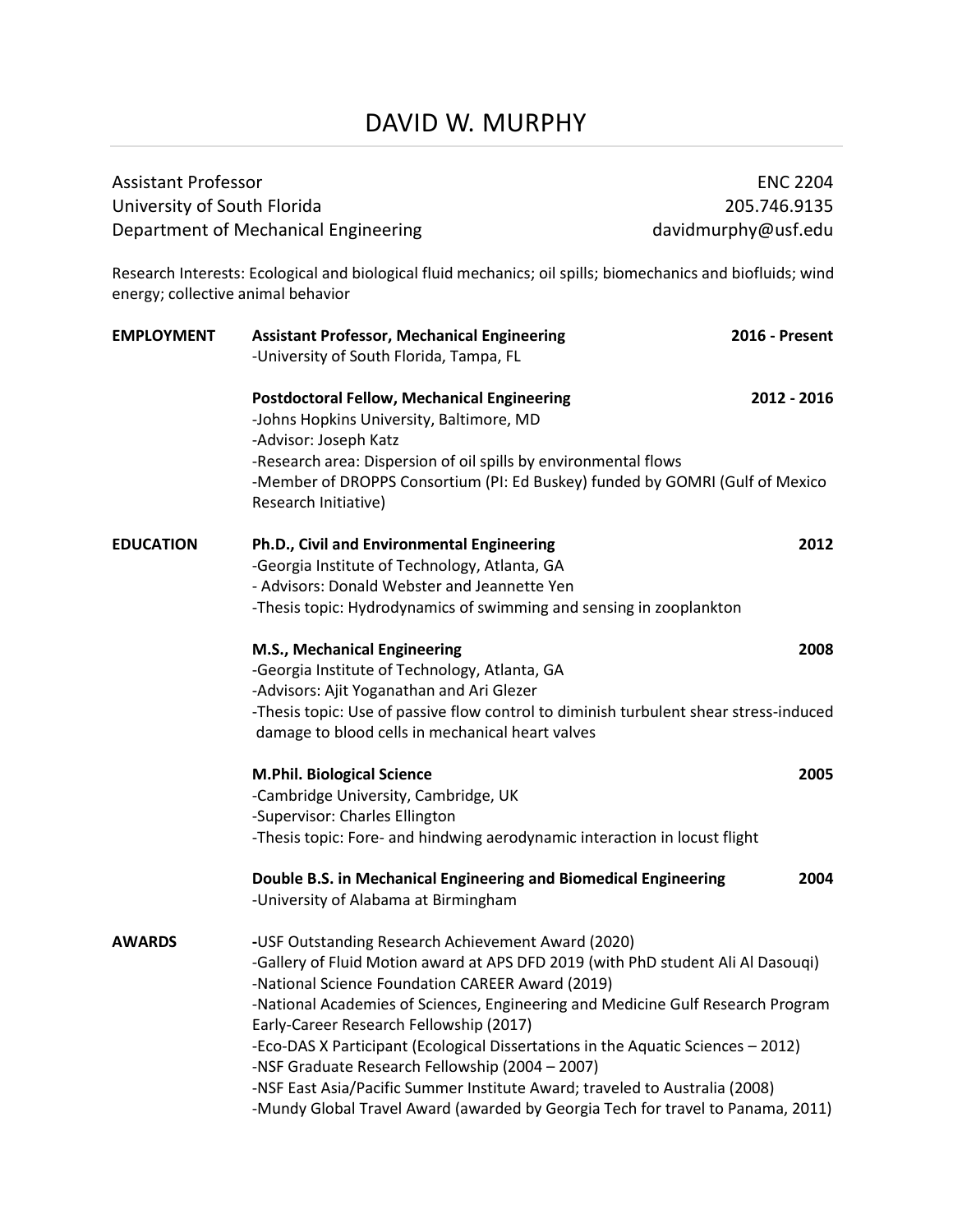|                                      | -Dr. Robert H. Goddard Memorial Scholarship (one \$10,000 scholarship given<br>annually by the National Space Club, 2004)<br>-Barry Goldwater Scholarship (2003)<br>-Engineering Student of the Year (Alabama Society of Professional Engineers, 2002)                                                                                                                                                                                                                                                     |                                       |                  |
|--------------------------------------|------------------------------------------------------------------------------------------------------------------------------------------------------------------------------------------------------------------------------------------------------------------------------------------------------------------------------------------------------------------------------------------------------------------------------------------------------------------------------------------------------------|---------------------------------------|------------------|
| <b>ACADEMIC</b><br><b>HONORS</b>     | -Best PhD Thesis Award in Civil and Environmental Engineering (2012 - 2013)<br>-Best Student Presentation at 2012 SICB meeting (awarded by Crustacean Society)<br>-"Kobe Award" for Best Student Poster at PIV '11 Conference (2011)<br>-Gates Cambridge Scholarship Finalist (2004)<br>-USA Today All College Academic Team (2002)                                                                                                                                                                        |                                       |                  |
| <b>TEACHING</b><br><b>EXPERIENCE</b> | Fluid Systems (EML 3701)<br>An undergraduate course serving as an introduction to fluid mechanics                                                                                                                                                                                                                                                                                                                                                                                                          | Spring & Fall 2017, Spring 2018, 2019 |                  |
|                                      | <b>Biological Fluid Mechanics (EML 6930)</b><br>This course consists of a month of lectures introducing the students to the topic,<br>followed by the students performing a guided literature review in which they read,<br>present, and lead discussions on articles related to a specific biofluids topic of their<br>choice. In the final project, the students create (or extensively modify, update, and<br>expand) a Wikipedia page on their topic.                                                  | Fall 2016, 2018, & 2019; Spring 2021  |                  |
|                                      | <b>Advanced Fluid Mechanics (EML 6713)</b><br>A graduate level course on fluid mechanics                                                                                                                                                                                                                                                                                                                                                                                                                   |                                       | <b>Fall 2020</b> |
|                                      | The Science of Oil Spills<br>In this 3 week Inter-Session course at Johns Hopkins University that I designed, I<br>introduced students to topics such as how and where oil spills occur, the behavior<br>and fate of oil in the environment, various methods of oil spill cleanup, and the<br>impact of spilled oil on organisms and human health                                                                                                                                                          |                                       | Jan. 2014        |
|                                      | <b>STEP Program Fellowship</b><br>In this NSF-funded Student and Teacher Enhancement Partnership (STEP) program,<br>graduate students were trained in inquiry-based pedagogy techniques during a<br>summer class and subsequently partnered with a STEM high school class in metro<br>Atlanta for the following school year. I regularly lectured and organized labs in an AP<br>Biology class at Westlake High School. I also helped organize the Engineering Club<br>and judged the school science fair. |                                       | 2009             |
|                                      | <b>Teaching Assistant</b><br>-Held office hours for undergraduate Fluid Mechanics course (2010)<br>-Guest lecturer in Fluid Mechanics course (2012)                                                                                                                                                                                                                                                                                                                                                        |                                       | 2010, 2012       |
| <b>INVITED</b><br><b>SEMINARS</b>    | Murphy, D. W. 2021. "Flapping Flight in Air and Water: Bio-inspiration from tiny<br>insects and sea butterflies." Intelligent and Bio-Inspired Mechanics Seminar,<br>Queen's University, January 3, 2021, Kingston, Ontario, Canada (given virtually from<br>Tampa, FL).                                                                                                                                                                                                                                   |                                       |                  |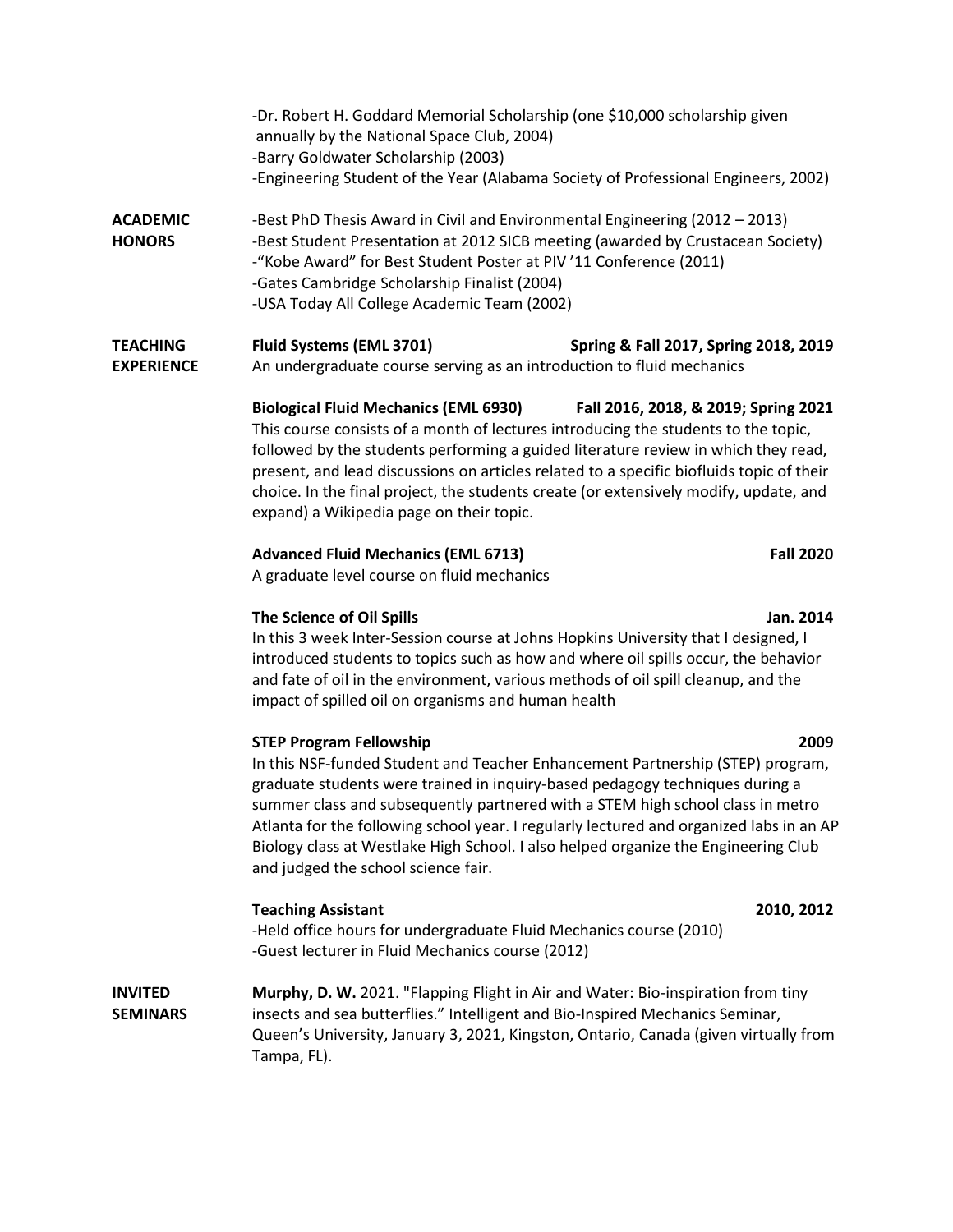**Murphy, D. W.** 2020. "Flapping Flight in Air and Water: Bio-inspiration from tiny insects and sea butterflies." Department of Mechanical Engineering, University of Houston, December 3, 2020, Houston, TX (given virtually from Tampa, FL).

**Murphy, D. W.** 2020. "Bursting Bubbles: Gas Escape, Vortex Ring Formation, and Aerosol Transport." Department of Civil and Environmental Engineering, University of Pittsburgh, November 20, 2020, Pittsburgh, PA (given virtually from Tampa, FL).

**Murphy, D. W.** 2019. "Flapping Flight in Air and Water: Bio-inspiration from tiny insects and sea butterflies." Palmer Station, November 19, 2019, Palmer Station, Antarctica.

**Murphy, D. W.** 2019. "Flapping Flight in Air and Water: Bio-inspiration from tiny insects and sea butterflies." Department of Aerospace and Ocean Engineering, Virginia Tech, April 22, 2019, Blacksburg, VA.

**Murphy, D. W.** 2019. "Flapping Flight in Air and Water: Bio-inspiration from tiny insects and sea butterflies." Department of Mechanical Engineering, Pennsylvania State University, April 11, 2019, State College, PA.

**Murphy, D. W.** 2018. "Sea Butterfly Swimming: Bio-Inspired Design for Aquatic Micro-Aerial Vehicles." Department of Mechanical Engineering, Florida A&M – Florida State University, April 10, 2018, Tallahassee, FL.

**Murphy, D. W.** 2017. "Flight of the sea butterfly." Bermuda Institute of Ocean Sciences, May 12, 2017, St. Georges, Bermuda.

**Murphy, D. W.** 2016. "Crude oil plumes in cross flow AND Underwater flight by the sea butterfly." USF College of Marine Science, September 9, 2016, St. Petersburg, FL.

**Murphy, D. W.** 2012. " Sensing and Swimming: The Hydrodynamics of Zooplankton Behavior." Center for Environmental and Applied Fluid Mechanics, Johns Hopkins University, November 8, 2012, Baltimore, MD.

**Murphy, D. W.**, Webster, D. R, and Yen, J. 2011. "A High Speed Tomographic PIV System for Investigating Plankton-Turbulence Interaction." Tokyo University of Marine Science and Technology, July 15, 2011, Tokyo, Japan.

**Murphy, D. W.**, Dasi, L., Glezer, A., and Yoganathan, A. 2008. "Reduction of flowinduced blood damage in bileaflet mechanical heart valves through passive flow control." August 3, 2008, Monash University, Melbourne, Australia.

**REVIEWER FOR** *Journal of the Royal Society Interface Journal of Fluid Mechanics Experiments in Fluids Physics of Fluids International Journal of Multiphase Flow Fluids*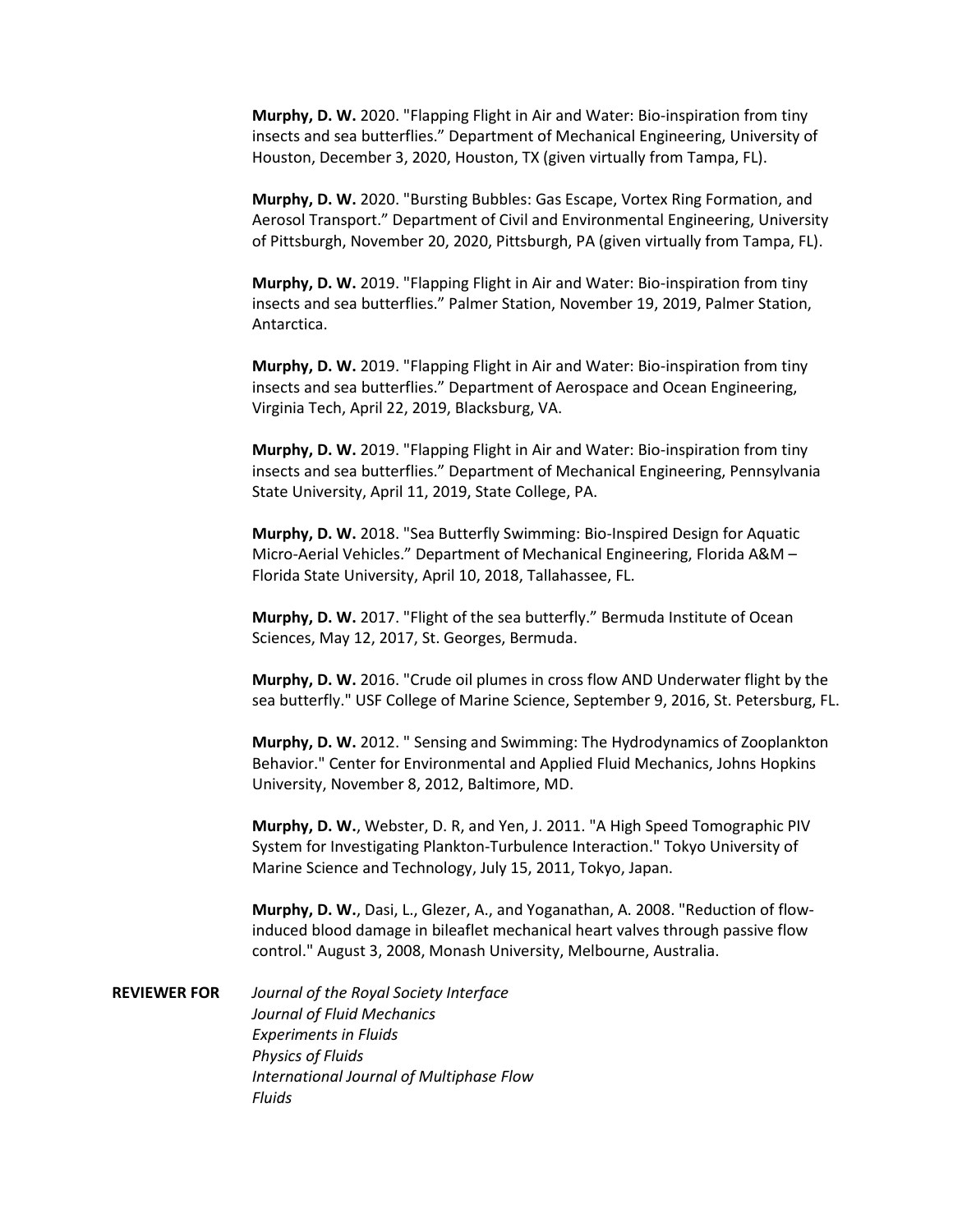*Journal of Experimental Biology Proceedings of the Royal Society B Limnology & Oceanography: Fluids & Environments Scientific Reports PLOS ONE Journal of Theoretical Biology Bioinspiration and Biomimetics Journal of Plankton Research Bulletin of Mathematical Biology Marine Environmental Research PeerJ* NSF Division of Ocean Sciences (*ad hoc*) NSF Fluid Dynamics panel NAS Gulf Research Program Early Career Fellowship Program USF Internal Awards Program **PUBLICATIONS** Byron, M. L., **Murphy, D. W.**, Katija, K., Hoover, A. P., Daniels, J., *Garayev, K.*, Takagi, **(PEER REVIEWED)** D., Kanso, E., Gemmell, B. J., Ruszczyk, M., and Santhanakrishnan, A. 2021. (Student authors "Metachronal motion across scales: current challenges and future directions." In italics) *Integrative and Comparative Biology* (in press). *Garayev, K.* and Murphy D. W. 2021. "Metachronal swimming of mantis shrimp: kinematics and interpleopod vortex interactions." *Integrative and Comparative Biology* (in press). Nayak, A. R., Jiang, H., Byron, M. L., Sullivan, J. M., McFarland, M., and **Murphy, D. W.** 2021. "Editorial: Small scale spatial and temporal patterns in particles, plankton, and other organisms." *Frontiers in Marine Science* 8:669530. Perez, A. J., Cui, F., Peñaloza-Gutierrez, J., Zeidi, S., Sinha, N., Boufadel, M., *Smith, C.*, **Murphy, D. W.**, and Tejada-Martínez, A. E. 2021. "Simulation of vertical dispersion of oil droplets by Langmuir supercells through a Reynolds-averaged Eulerian formulation combined with Lagrangian particle tracking." *Ocean Engineering* 235: 109043. *Dasouqi, A.* and **Murphy, D. W.** 2020. "Gas escape behavior from bursting bubbles." *Physical Review Fluids*, 5(11), 110502. *Dasouqi, A.*, Yeom, G.-S., and **Murphy, D. W.** 2020. "Bursting bubbles and the formation of gas jets and vortex rings." *Experiments in Fluids*, 62(1), 1-18. *Gurung, S.*, Dubansky, B., Virgen, C., Verbeck, G., and **Murphy, D. W.** 2020. "Effects of crude oil vapors on the cardiovascular flow of embryonic Gulf killifish." *Science of The Total Environment*, 141627. *Karakas, F.*, Wingate, J., Blanco Bercial, L., Maas, A. E., & **Murphy, D. W.** 2020. "Swimming and Sinking Behavior of Warm Water Pelagic Snails." *Frontiers in Marine Science*, 7, 749.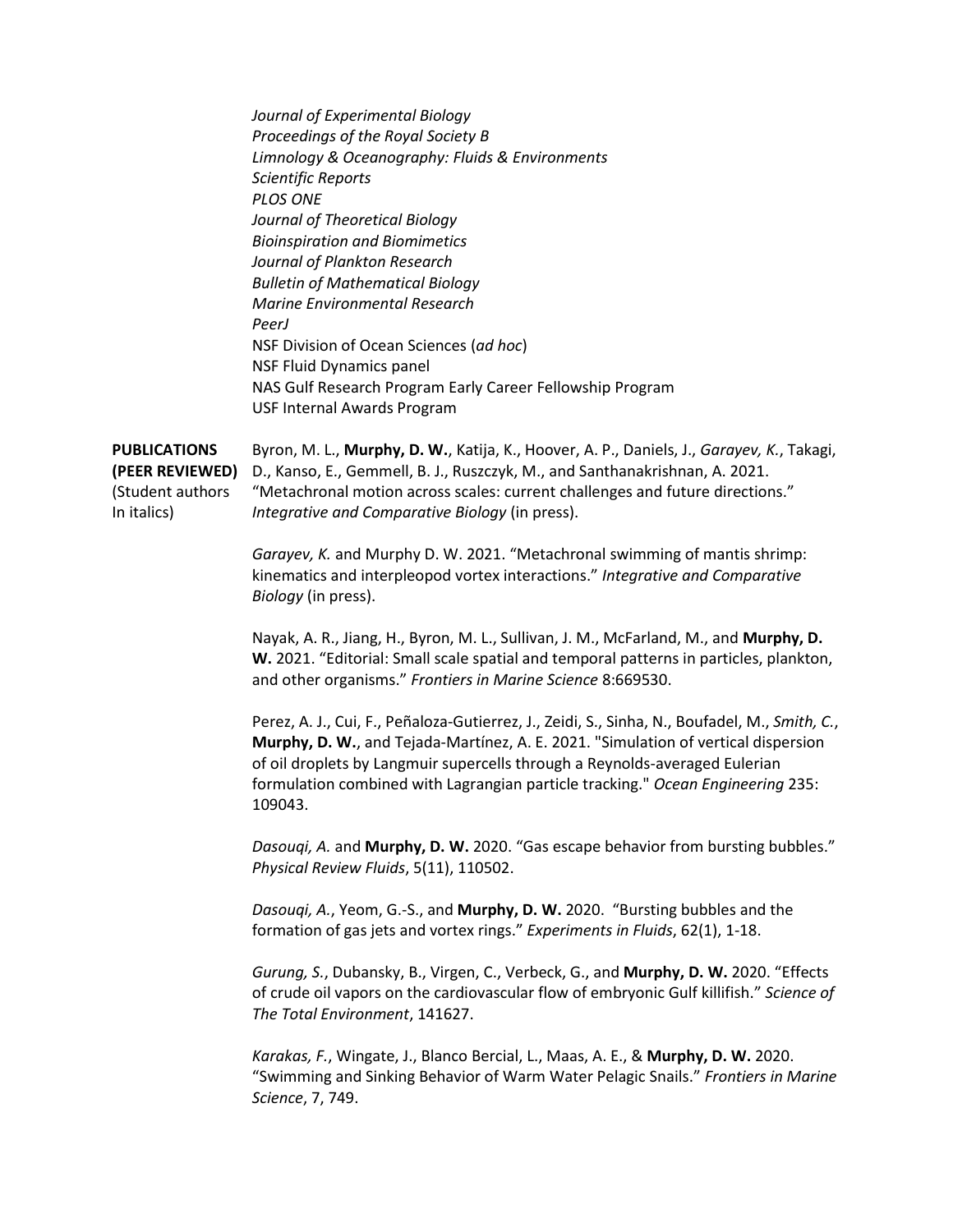*Karakas, F.*, Maas, A. E., and **Murphy, D. W.** 2020. "A novel cylindrical overlap-andfling mechanism used by sea butterflies." *Journal of Experimental Biology*, 223(15).

*Olsen, D.* and **Murphy, D. W.** 2019. "Random sequential addition simulations of animal aggregations provide null models of group structure." *Bioinspiration and Biomimetics* 14(3), 035001.

Smith, N. M., Dickerson, A. K., and **Murphy, D. W.** 2019. "Organismal aggregations exhibit fluidic behaviors: a review" *Bioinspiration and Biomimetics* 14(3), 031001.

Skipper, A. N., **Murphy, D. W.** and Webster, D. R. 2019. "Characterization of hopand-sink daphniid locomotion." *Journal of Plankton Research* 41(2), 142-153.

**Murphy, D. W.**, *Olsen, D.*, Kanagawa, M., King, R., Kawaguchi, S., Osborn, J., Webster, D. R. and Yen, J. 2019. "The three-dimensional spatial organization of Antarctic krill schools in the laboratory." *Scientific Reports* 9, Article Number:381.

*Karakas, F., D'Oliveira, D.*, Maas, A. E., and **Murphy, D. W.** 2018. "Using a shell as a wing: pairing of dissimilar appendages in atlantiid heteropod swimming." *Journal of Experimental Biology* 221(23), jeb192062.

**Murphy, D. W.**, Gemmell, B., Vaccari, L., Li, C., Bacosa, H., Evans, M., Gemmell, C., Harvey, T., Jalali, M., and Niepa, T. H. R. 2016. "An in-depth survey of the oil spill literature since 1968: Long term trends and changes since *Deepwater Horizon*." *Mar. Pollut. Bull*. 113, 371-379.

**Murphy, D. W.**, Xue, X., Sampath, K., and Katz, J. 2016. "Crude oil jets in crossflow: Effects of dispersant concentration on plume behavior." *J. Geophys. Res.-Oceans.,*  121, 4264-4281, doi:10.1002/2015JC011574.

**Murphy, D. W.**, Li, C., d'Albignac, V., Morra, D., and Katz, J. 2015. "Splash behavior and oily marine aerosol production by raindrops impacting oil slicks." *J. Fluid Mech.* 780, 536-577.

**Murphy, D. W.**, Adhikari, D., Webster, D., and Yen, J. 2016. "Underwater flight in the planktonic sea butterfly." *J. Exp. Biol.* 219, 535-543.

Yen, J., **Murphy, D. W.**, Fan, L., and Webster, D. R. 2015. "Sensory-motor systems of copepods involved in their escape from suction feeding." *Integr. Comp. Biol.* doi:10.1093/icb/icv051, 1-13.

**Murphy, D. W.**, Webster, D. R., and Yen, J. 2013. "The hydrodynamics of hovering in Antarctic krill." *Limnol. Oceanogr.-Fluids and the Environment*. 3, 240-255.

**Murphy, D. W.**, Webster, D. R., and Yen, J. 2012. "A high speed tomographic PIV system for measuring zooplanktonic flow." *Limnol. Oceanogr.-Meth*., 10, 1096-1112.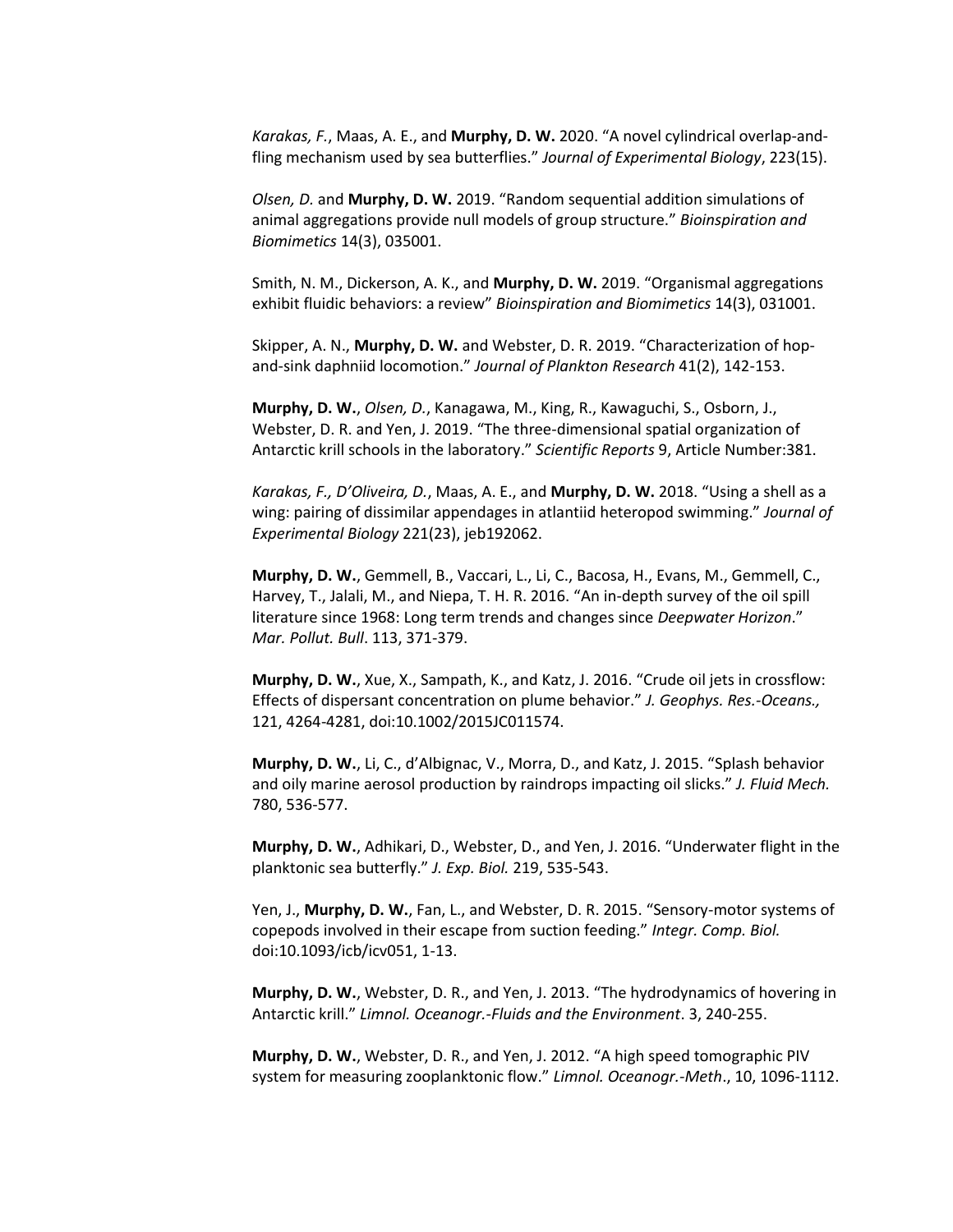**Murphy, D. W.**, Webster, D. R., Kawaguchi, S., King, R., and Yen, J. 2011. "Metachronal Swimming in Antarctic Krill: Gait Kinematics and System Design." *Marine Biology*, 158, 2541-2554.

Alben, S., Spears, K., Garth, S., **Murphy, D. W,** and Yen, J. 2010. "Coordination of multiple appendages in drag-based swimming" *Journal of the Royal Society Interface*, 7(52), 1545-1557.

**Murphy, D. W.**, Dasi, L., Vukasinovic, J., Glezer, A., and Yoganathan, A. 2010. "Reduction of procoagulant potential of b-datum leakage jet flow in bileaflet mechanical heart valves via application of vortex generator arrays." *ASME J. Biomech. Eng.,* 132(7).

Dasi, L., **Murphy, D. W.**, Glezer, A., and Yoganathan, A., 2008. "Passive flow control of bileaflet mechanical heart valve leakage flow," *Journal of Biomechanics,* 41(6), 1166-1173.

Baker, J., Calvert, M.E., and **Murphy, D. W**., 2002, "Structure and dynamics of laminar micro-slot jet diffusion flames," *Journal of Heat Transfer*, 124(4), 783-790.

**PUBLICATIONS Murphy, D.,** Afshar-Mohajer, N., Sidhaye, R., Koehler, K., Rule, A. and Katz, J. 2017. **(CONFERENCE)** Development of an *In Vitro* Exposure System for Live Visualization of the Health Impacts of Oily Marine Aerosol on the Human Respiratory System. International Oil Spill Conference, May 15-18, 2017, Long Beach, CA.

> **Murphy, D. W.**, Xue, X. and Katz, J. 2016. "Turbulent crude oil plumes in crossflow: Effect of counter-rotating vortex pair structures on oil residence in plume." 9<sup>th</sup> International Conference on Multiphase Flow, May 22-27, 2016, Florence, Italy.

> **Murphy, D. W.**, Webster, D. R. and Yen, J. 2011. "A High Speed Tomographic PIV Investigation of Plankton-Turbulence Interaction." 9th International Symposium on Particle Image Velocimetry, July 21-23, 2011, Kobe, Japan.

> **Murphy, D. W.**, Cherkaduvasala, V., Ban, H., Monroe, L., Harrison, K., 2002. "Evaluation of the Drag Coefficient of Coal Ash Particles," ASME International Mechanical Engineering Conference and Exposition, Paper No. IMECE2002-33116, Nov. 17-22, 2002, New Orleans.

## in italics)

**CONFERENCE Murphy, D.**, *Garayev, K.*, and *Mee, T*. 2021. "The collective response of Antarctic **PRESENTATIONS** krill schools to various laboratory flow conditions." Society for Integrative and (student authors Comparative Biology, Jan 3-Feb 28, Chicago, IL (Virtual Presentation).

> *Garayev, K.* and **Murphy, D.** 2021. "Vortex interactions among pleopod pairs in a mantis shrimp swimming at high advance ratios." Society for Integrative and Comparative Biology, Jan 3-Feb 28, Chicago, IL (**Invited Presentation**).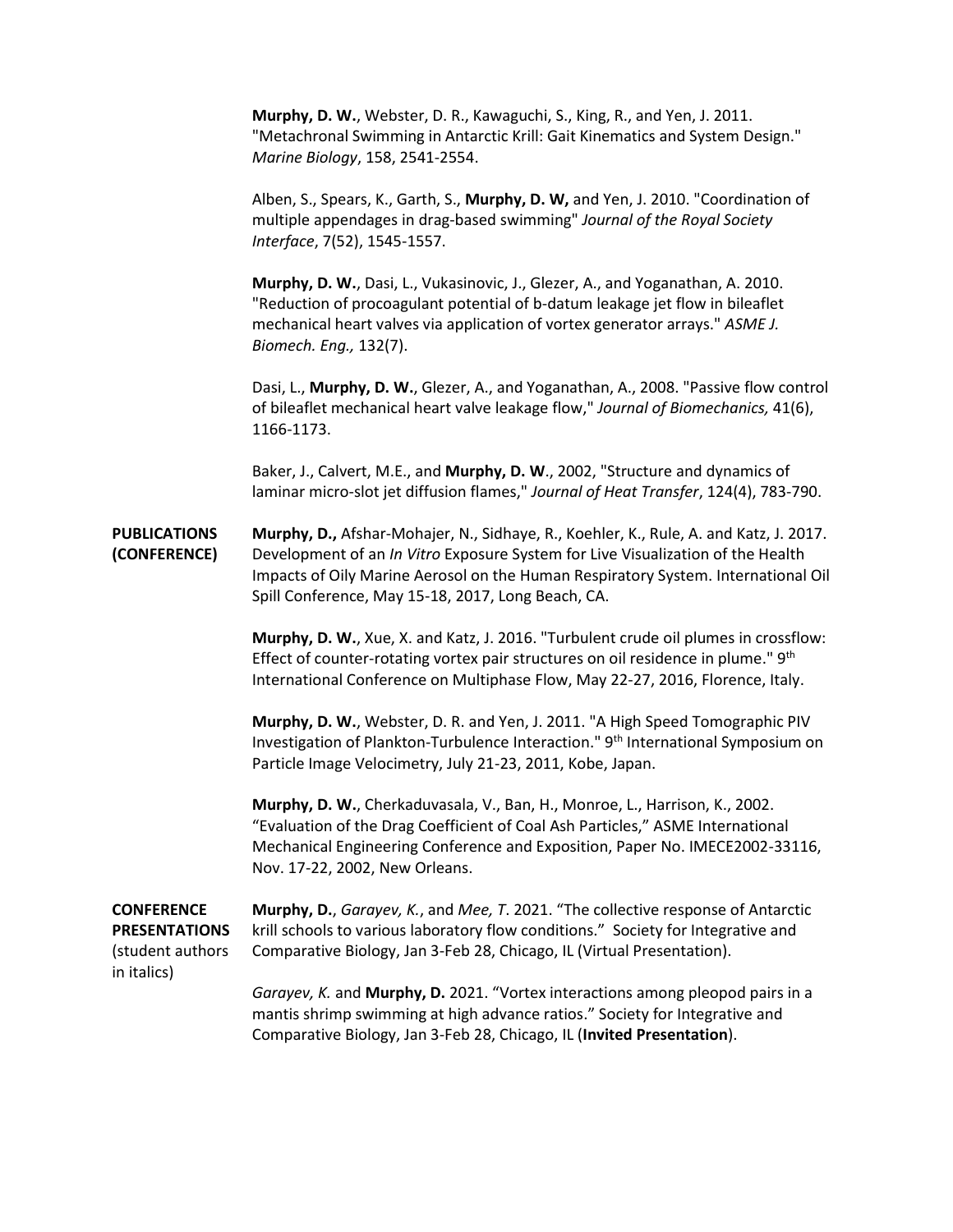*Karakas, K.*, Maas, A., and **Murphy, D.** 2021. "Shell geometry defines the swimming and sinking characteristics of pelagic snails." Society for Integrative and Comparative Biology, Jan 3-Feb 28, Chicago, IL (Virtual Presentation).

*Gurung, S.*, Smith C., *Hoque, A.*, *Mee, T.*, *Singh S.*, *Hassan M.*, Zeidi S., Tejada-Martinez, A. and **Murphy, D.** 2020. "Oil droplet behavior in a counterrotating vortex pair generated in a Langmuir cell tank." American Physical Society, 73<sup>rd</sup> Annual Meeting of the Division of Fluid Dynamics, Nov. 22-24, Chicago, IL. (Virtual Presentation).

*Hamid, A., Mahairas, S., Gurung, S., Mee, T.,* and **Murphy, D.** 2020. "Development of a Low Cost Field PIV System for Shallow Environmental Flows." American Physical Society, 73rd Annual Meeting of the Division of Fluid Dynamics, Nov. 22-24, Chicago, IL. (Virtual Presentation).

*Williams, E.*, and **Murphy, D.** 2020. "Wing Flapping by a Tiny Parasitoid Wasp." American Physical Society, 73<sup>rd</sup> Annual Meeting of the Division of Fluid Dynamics, Nov. 22-24, Chicago, IL. (Virtual Presentation).

*Alshamrani, A.*, and **Murphy, D.** 2020. "Herder-Induced Contraction and Fragmentation of Floating Crude Oil Slicks." American Physical Society, 73rd Annual Meeting of the Division of Fluid Dynamics, Nov. 22-24, Chicago, IL. (Virtual Presentation).

*Garayev, K*., and **Murphy, D.** 2020. "High speed metachronal swimming by the peacock mantis shrimp." American Physical Society, 73<sup>rd</sup> Annual Meeting of the Division of Fluid Dynamics, Nov. 22-24, Chicago, IL. (Virtual Presentation).

*Dasouqi, A.*, Yeom, G. S., and **Murphy, D.** 2020. "The Formation of Gas Jets and Vortex Rings from Bursting Bubbles." American Physical Society, 73rd Annual Meeting of the Division of Fluid Dynamics, Nov. 22-24, Chicago, IL. (Virtual Presentation).

*Karakas, F.*, Maas, A., and **Murphy, D.** 2020. "Geometric and Dynamic Scaling of Marine Snail Swimming." American Physical Society, 73<sup>rd</sup> Annual Meeting of the Division of Fluid Dynamics, Nov. 22-24, Chicago, IL. (Virtual Presentation).

**Murphy, D.**, *Karakas, F.*, and Maas, A. 2020. "Swimming of a Subtropical Soft-bodied Sea Angel at Intermediate Reynolds Number." American Physical Society, 73rd Annual Meeting of the Division of Fluid Dynamics, Nov. 22-24, Chicago, IL. (Virtual Presentation).

*Williams, E.* and **Murphy, D.** 2020. "Flight of a tiny parasitoid wasp." Entomological Society of America Virtual Annual Meeting, Nov. 11-25, 2020.

*Karakas, F.*, *Al Dasouqi, A.*, Maas, A., **Murphy, D**. 2020. "Pterobots: sea butterflies as soft robot models." IROS Robotics-Inspired Biology Workshop, Oct. 25, 2020. Virtual Conference Meeting.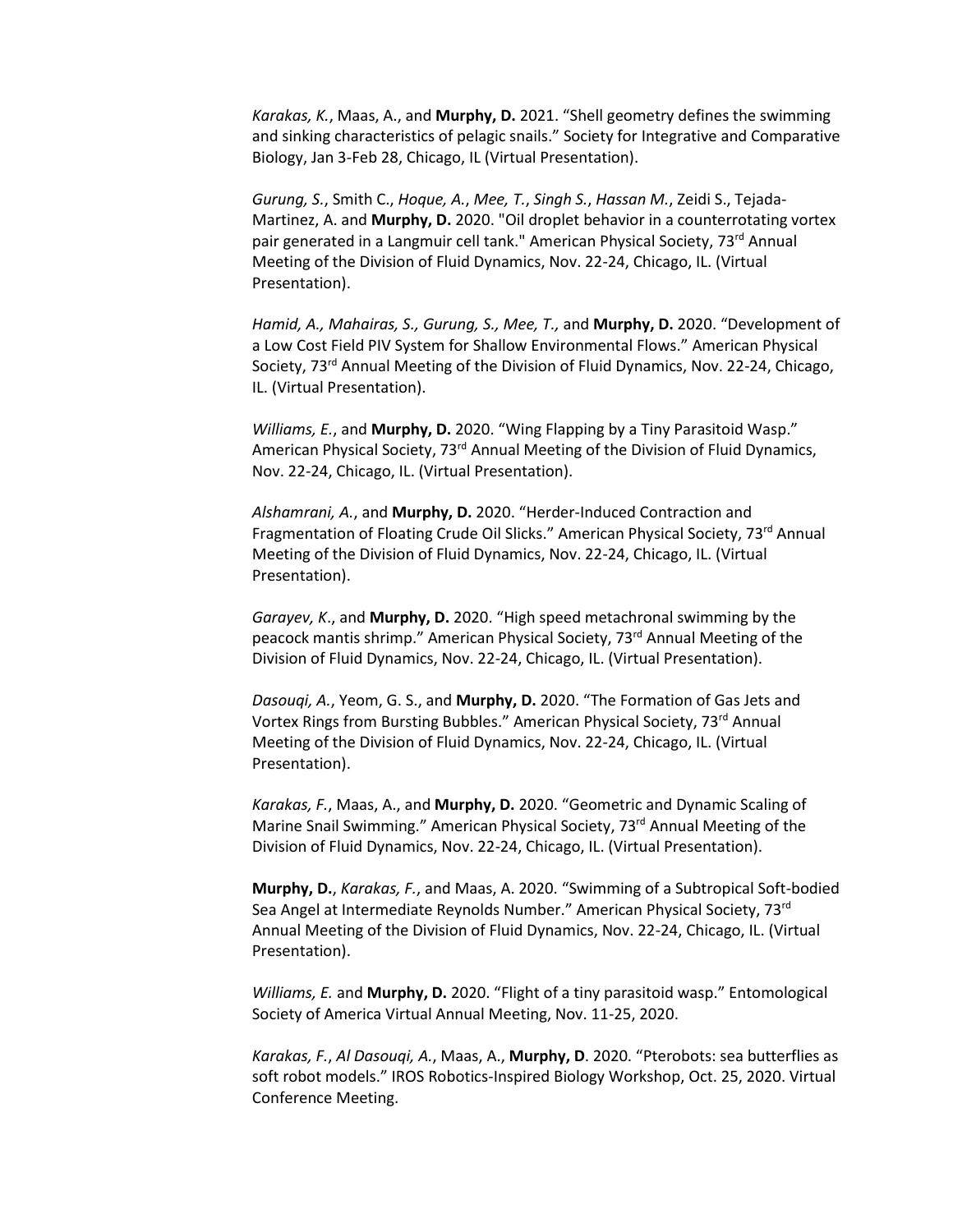Wingate, J., *Karakas, F.*, **Murphy, D.**, Maas, A. E., *Rossi, P.* 2020, "Swimming kinematics in "sea butterflies" – using image tracking software to characterize the 3D swimming of pteropods." Ocean Sciences Meeting, Feb. 16-21, San Diego, CA.

**Murphy, D.** 2020. "Introducing engineers to sea butterflies: lessons learned in interdisciplinary research." Gulf of Mexico Oil Spill and Ecosystem Science, February 3-6, Tampa, FL.

*Gurung, S.,* Dubansky, B., **Murphy, D.** 2020. "Effects of crude oil vapors on the cardiovascular flow of embryonic Gulf killifish." Gulf of Mexico Oil Spill and Ecosystem Science, February 3-6, Tampa, FL.

*Smith, C., Li, Z., Singh, S., Arandia, J., Mee, T., Gurung, S.,* **Murphy, D***.* 2020. "Oil droplet and particle retention in turbulent vertical flow." Gulf of Mexico Oil Spill and Ecosystem Science, February 3-6, Tampa, FL.

Blackshare, T., Ford, M., *Garayev, K.*, **Murphy, D.** Santhanakrishnan, A. 2020. "Metachronal, synchronous, and hybrid stroke patterns in aquatic paddling locomotion." Society for Integrative and Comparative Biology, January 3-7, Austin, TX.

*Al Dasouqi, A.*, **Murphy, D**. 2019. "Bursting Bubbles and The Formation of Gas Jets and Vortex Rings." American Physical Society, 72<sup>nd</sup> Annual Meeting of the Division of Fluid Dynamics, Nov. 23-26, Seattle, WA.

*Smith, C., Li, Z., Singh, S., Arandia, J., Mee, T., Gurung, S.,* Tejada-Martinez, A.*,*  **Murphy, D***.* 2019. "Oil droplet and sediment suspension in laboratory-scale Stommel retention zones." American Physical Society, 72<sup>nd</sup> Annual Meeting of the Division of Fluid Dynamics, Nov. 23-26, Seattle, WA.

*Karakas, F.*, *Al Dasouqi, A.*, Maas, A., **Murphy, D**. 2019. "A Novel Cylindrical Clapand-Fling Maneuver by Swimming Marine Snails." American Physical Society, 72nd Annual Meeting of the Division of Fluid Dynamics, Nov. 23-26, Seattle, WA.

Vahab, M., Shoele, K., **Murphy, D.**, 2019. "Thermal and Fluid Dynamics of Snow vs. Rain at the Air-Water Interface." American Physical Society, 72<sup>nd</sup> Annual Meeting of the Division of Fluid Dynamics, Nov. 23-26, Seattle, WA.

Herrera-Amaya, A., *Karakas, F.*, **Murphy, D.**, Byron, M. L. 2019. "The role of flexibility in sub-inertial swimming: An analysis of millimeter-scale ciliated structures." American Physical Society, 72<sup>nd</sup> Annual Meeting of the Division of Fluid Dynamics, Nov. 23-26, Seattle, WA.

**Murphy, D.**, *Olsen, D.*, Kanagawa, M., King, R., Kawaguchi, S., Osborn, J., Webster, D., Yen, J. 2019. "The density and structure of Antarctic krill schools in the laboratory." ASLO Aquatic Sciences Meeting, February 23-March 2, San Juan, PR.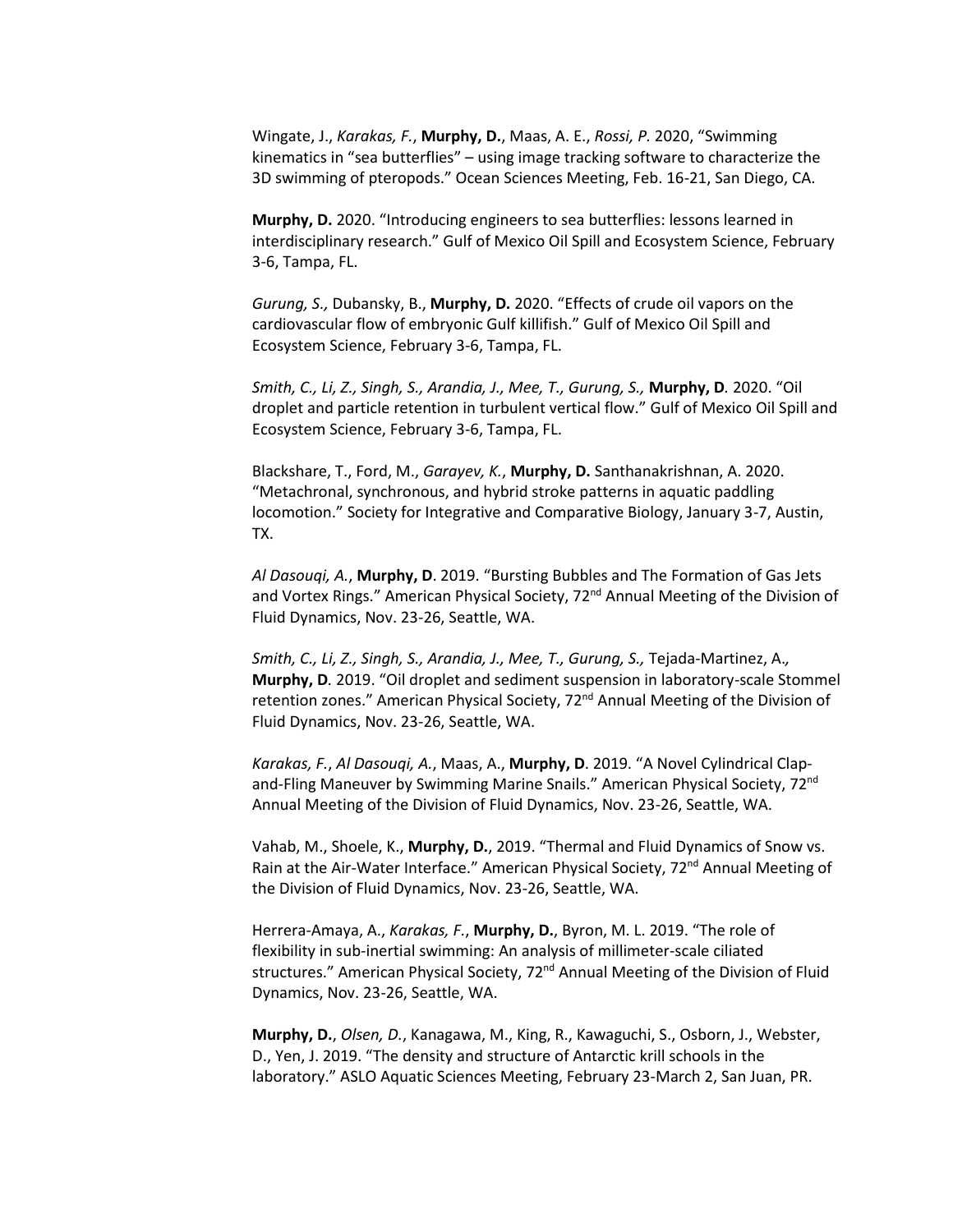*Smith, C., Patel, A., Espinosa, J.,* Tejada-Martinez, A., **Murphy, D**. 2019. "A Laboratory facility for investigating oil-particle interactions in deep Langmuir retention zones," Gulf of Mexico Oil Spill and Ecosystem Science, February 4-7, 2019, New Orleans, LA.

*Karakas, F.*, Maas, A., **Murphy, D.** 2019. "Low Reynolds number swimming of sea butterflies with differently shaped shells," Microscale Ocean Biophysics, January 11- 16, Whistler, Canada.

**Murphy, D.**, *Karakas, F.*, Maas, A. 2019. "Swimming of a pteropod with a conical shell," Microscale Ocean Biophysics, January 11-16, Whistler, Canada.

Seber, E., *Karakas, F.*, **Murphy, D. W.**, Byron, M. L. 2019. "Fluid dynamics of ciliary propulsion at intermediate Reynolds number: locomotion across ontogeny in the Atlantic ctenophore *Mnemiopsis leidyi*," Society for Integrative and Comparative Biology, January 3-7, Tampa, FL.

*Karakas, F.*, Maas, A., **Murphy, D. W.** 2019. "Sea butterfly swimming: the effect of shell shape on pteropod kinematics and hydrodynamics," Society for Integrative and Comparative Biology, January 3-7, Tampa, FL.

**Murphy, D.**, *Olsen, D.*, Kanagawa, M., King, R., Kawaguchi, S., Osborn, J., Webster, D., Yen, J. 2019. "Antarctic krill schools: linking three dimensional structure and function." Society for Integrative and Comparative Biology, January 3-7, Tampa, FL.

*Al Dasouqi, A.* and **Murphy, D.** 2018. "Gas jets and vortex rings released from bursting bubbles." American Physical Society, 71<sup>st</sup> Annual Meeting of the Division of Fluid Dynamics, Nov. 18-20, Atlanta, GA.

*Garayev, K.* and **Murphy, D.** 2018. "Metachronal rowing by a peacock mantis shrimp." American Physical Society, 71<sup>st</sup> Annual Meeting of the Division of Fluid Dynamics, Nov. 18-20, Atlanta, GA.

*Gurung, S.*, Dubansky, B., **Murphy, D.** 2018. "Effects of oily marine aerosol in cardiovascular flow of embryonic Gulf Killfish" American Physical Society, 71<sup>st</sup> Annual Meeting of the Division of Fluid Dynamics, Nov. 18-20, Atlanta, GA.

*Karakas, F.*, D'Oliveira, D., Maas, A., **Murphy, D.** 2018. "Using a shell as a wing: fluid dynamics and kinematics of atlantiid heteropod swimming." American Physical Society, 71<sup>st</sup> Annual Meeting of the Division of Fluid Dynamics, Nov. 18-20, Atlanta, GA.

**Murphy, D.** Karakas, F., Al Dasouqi, A., Garayev, K., Smith, H. 2018. "Time-resolved micro-PIV measurements around a freely flying tiny insect." American Physical Society, 71<sup>st</sup> Annual Meeting of the Division of Fluid Dynamics, Nov. 18-20, Atlanta, GA.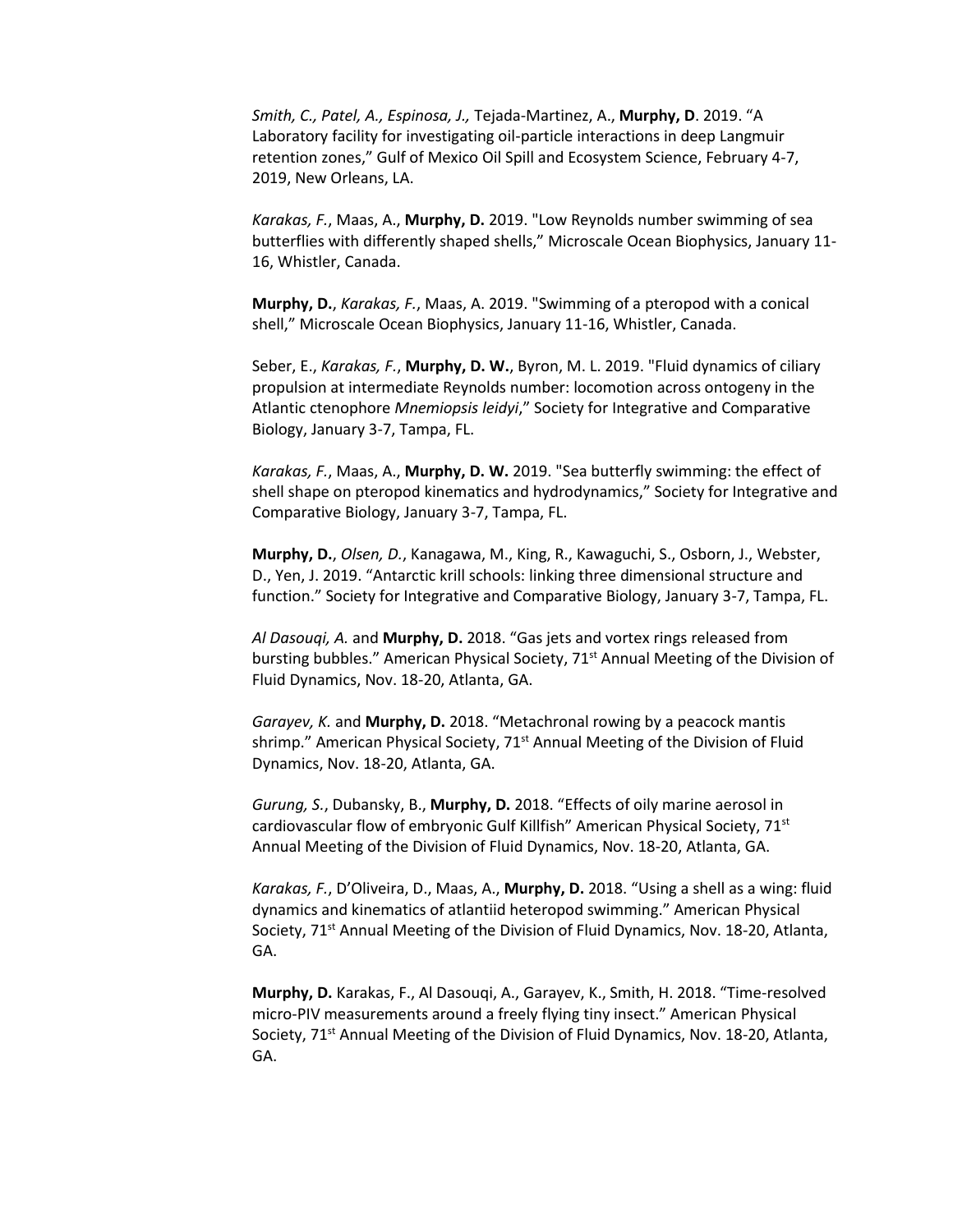Zeidi, S., Sinha, N., Perez, A., **Murphy, D.**, Tejada-Martinez, A. 2018. "Sediment resuspension and oil droplet entrainment by Langmuir supercells," American Physical Society, 71<sup>st</sup> Annual Meeting of the Division of Fluid Dynamics, Nov. 18-20, Atlanta, GA.

Ghandour, M., Coutier-Delgosha, O., **Murphy, D.**, Katz, J. 2018. "Investigation of the impact of a raindrop on oil slicks at the sea surface," American Physical Society,  $71<sup>st</sup>$ Annual Meeting of the Division of Fluid Dynamics, Nov. 18-20, Atlanta, GA.

*Karakas, F.*, Maas, A., **Murphy, D. W.** 2018. "Swimming of an atlantid heteropod," Association for the Sciences of Limnology and Oceanography (ASLO) Summer Meeting, June 10-15, 2018, Victoria, B.C., Canada.

Li, C., **Murphy, D. W.,** Sampath, K., Xue, X., Chandrala, L., Afshar-Mohajer, N., Nishida, K., Ronzhes, Y. Koehler, K., Sidhaye, R., Katz, J. 2018. "Dispersion and health impacts of crude oil spills by physical and chemical processes," Association for the Sciences of Limnology and Oceanography (ASLO) Summer Meeting, June 10-15, 2018, Victoria, B.C., Canada.

*Karakas, F.*, Maas, A., **Murphy, D.** 2018. "Sea butterfly swimming: bio-inspired design for aquatic micro-aerial vehicles," Air Force Science and Technology 2030 Workshop, April 25-26, Tampa, FL.

*Olsen, D.,* **Murphy, D.** 2018. "Swarm structure analysis: gauging the effect of swarm member shape," Air Force Science and Technology 2030 Workshop, April 25-26, Tampa, FL.

**Murphy, D. W.**, *Karakas, F.*, Maas, A. 2018. "A comparison of the swimming of two warm water pteropod species with dissimilar shell shapes," Ocean Sciences Meeting, Feb. 11-16, Portland, OR.

Skipper, A., **Murphy, D.W,** Webster, D. 2018. "Vortex dynamics and viscous energy dissipation in hop-and-sink propulsion of the water flea," Ocean Sciences Meeting, Feb. 11-16, Portland, OR.

**Murphy, D. W.**, *Karakas, F.*, Maas, A. 2017. "Swimming of a tiny subtropical sea butterfly with coiled shell," American Physical Society, 70<sup>th</sup> Annual Meeting of the Division of Fluid Dynamics, Nov. 19-21, Denver, CO.

*Karakas, F.*, Maas, A., **Murphy, D.** 2017. "Swimming of a sea butterfly with an elongated shell," American Physical Society, 70<sup>th</sup> Annual Meeting of the Division of Fluid Dynamics, Nov. 19-21, Denver, CO.

*Bello, J., Karakas, F.*, Maas, A. **Murphy, D.** 2017. "Sea butterfly swimming: bioinspiration for aquatic robotic propulsion," ASME International Mechanical Engineering Conference and Exposition (IMECE), Paper No. IMECE2017-73355, Nov. 3-9, 2017, Tampa, FL.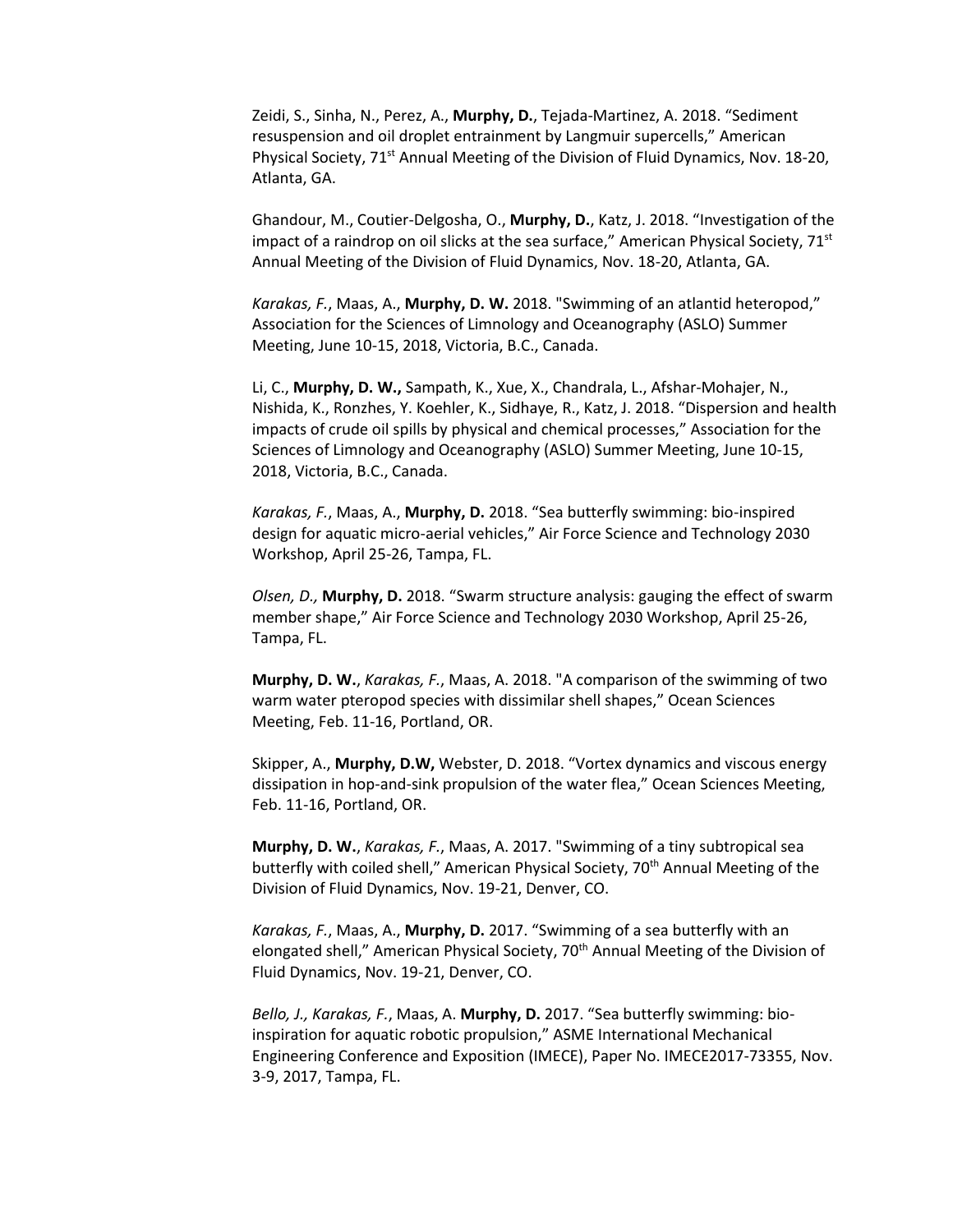*Olsen, D.,* **Murphy, D.** 2017. "Random sequential addition simulations to examine the role of "fish" shape on swarm structure," ASME International Mechanical Engineering Conference and Exposition (IMECE), Paper No. IMECE2017-73352, Nov. 3-9, 2017, Tampa, FL.

**Murphy, D. W.** 2016. "Snowflake impact on the air-sea interface," American Physical Society, 69<sup>th</sup> Annual Meeting of the Division of Fluid Dynamics, Nov. 20-22, Portland, OR.

**Murphy, D. W.**, Adhikari, D., Webster, D., and Yen, J. "Swimming of the sea butterfly *Limacina helicina*." National Academies Keck Futures Initiative – The Deep Blue Sea, Nov. 9-12, 2016, Huntington Beach, CA.

**Murphy, D. W.**, Webster, D. R., Kawaguchi, S. King, R., Osborn, J., and Yen, J. 2016, "The structure of Antarctic krill schools and the possible role of hydrodynamic interactions among schoolmates." Microscale Ocean Biophysics, Oct. 30 - Nov. 4, Eilat, Israel.

**Murphy, D. W.**, Xue, X. and Katz, J. 2016. "Turbulent crude oil plumes in crossflow: Effect of counter-rotating vortex pair structures on oil residence in plume."  $9<sup>th</sup>$ International Conference on Multiphase Flow, May 22-27, 2016, Florence, Italy.

Skipper, A. N., **Murphy, D. W.,** Webster, D. R., and Yen, J. 2016. "Propulsion of the water flea, *Daphnia magna*: Experiments, scaling, and modeling." Ocean Sciences meeting, Feb. 21-26, New Orleans, LA.

**Murphy, D. W.**, Gemmell, B., Vaccari, L., Li, C., Bacosa, H., Evans, M., Gemmell, C., Harvey, T., Jalali, M., Niepa, T. 2016. "An in-depth survey of the oil spill literature since 1968: Trends and changes since *Deepwater Horizon*." Gulf of Mexico Oil Spill and Ecosystem Science Conference, Feb. 1-4, Tampa, FL.

**Murphy, D. W.**, Li, C., d'Albignac, V., Morra, D., and Katz, J. 2016. "Production of Oily Marine Aerosol by Raindrop Splashing." Gulf of Mexico Oil Spill and Ecosystem Science Conference, Feb. 1-4, Tampa, FL.

Xue, X., **Murphy, D. W.**, Sampath, K., and Katz, J. 2016. "Turbulent crude oil plume in crossflow: effect of vortex structures on oil residence in plume." Gulf of Mexico Oil Spill and Ecosystem Science Conference, Feb. 1-4, Tampa, FL.

**Murphy, D. W.**, Li, C., d'Albignac, V., Morra, D., and Katz, J. 2015. "Turbulent crude oil jets in crossflow: holographic measurements of droplet size distributions." American Physical Society. 68<sup>th</sup> Annual Meeting of the Division of Fluid Dynamics, November 22-24, Boston, MA.

Xue, X., **Murphy, D. W.**, and Katz, J. 2015. "Droplet impact onto an immiscible floating oil layer: splash behavior and droplet sizes." American Physical Society. 68<sup>th</sup> Annual Meeting of the Division of Fluid Dynamics, November 22-24, Boston, MA.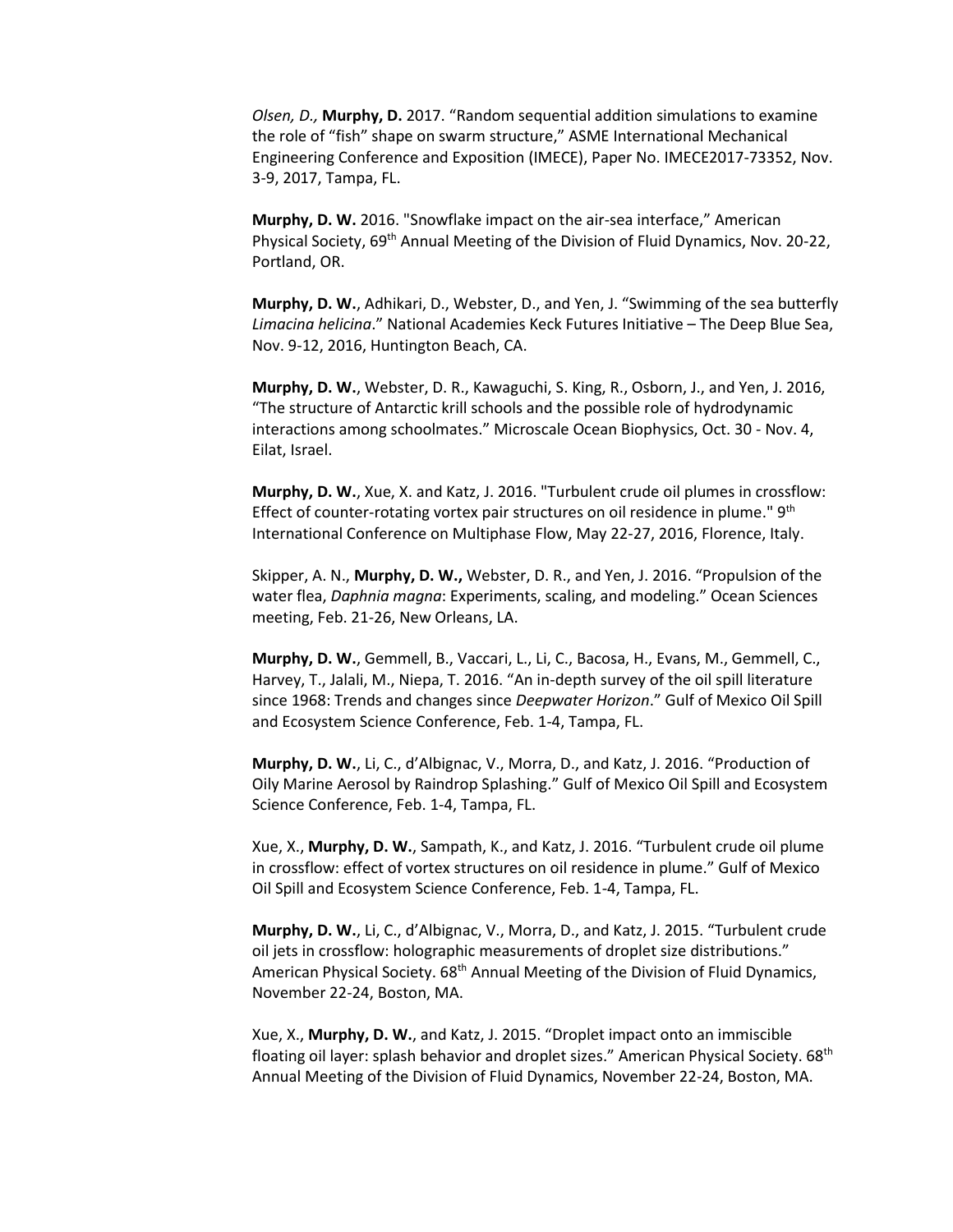**Murphy, D. W.**, Li, C., d'Albignac, V., Morra, D., and Katz, J. 2015. "High Weber number impacts onto immiscible oil layers: splash behavior and droplet sizes." Droplets 2015, Oct. 6-8, University of Twente, The Netherlands.

Katz, J., **Murphy, D. W.**, and Li, C. 2015. "Oily marine aerosol production by raindrop splashing." Gulf of Mexico Oil Spill and Ecosystem Science Conference, Feb. 16-19, Houston, TX.

**Murphy, D. W.**, Xue, X., and Katz, J. 2015. "Turbulent crude oil jets in crossflow." Gulf of Mexico Oil Spill and Ecosystem Science Conference, Feb. 16-19, Houston, TX.

**Murphy, D. W.**, Adhikari, D., Webster, D., and Yen, J. 2015. "Kinematics and hydrodynamics of swimming *Limacina helicina* using tomographic particle image velocimetry." Microscale Ocean Biophysics Conference, January 12-16, Aspen, CO.

**Murphy, D.W.**, Li, C. and Katz, J. 2014. "High speed drop impact on floating oil layers: splash behavior and oily marine aerosol production." American Physical Society. 67<sup>th</sup> Annual Meeting of the Division of Fluid Dynamics, November 23-25, San Francisco, CA.

*Morra, D*., **Murphy, D.W.** and Katz, J. 2014. "Impact of small raindrops on crude oil slicks." American Physical Society. 67<sup>th</sup> Annual Meeting of the Division of Fluid Dynamics, November 23-25, San Francisco, CA.

**Murphy, D. W.**, and Katz, J. 2014. "The effect of chemical dispersant on the behavior of crude oil plumes in crossflow." AGU Ocean Sciences Meeting, Feb. 23- 28, Honolulu, HI.

**Murphy, D.W.** Li, C. and Katz, J. 2014. "Oily marine aerosol production by impacting raindrops." Gulf of Mexico Oil Spill and Ecosystem Science Conference, Jan. 26-29, Mobile, AL

**Murphy, D. W.**, *Morra*, *D.* and Katz, J. 2013. "Rain drops and oil slicks: impact of water droplets on a surface oil layer." American Physical Society. 66<sup>th</sup> Annual Meeting of the Division of Fluid Dynamics, November 24-26, Pittsburgh, PA.

Katz, J., **Murphy, D.W.**, and *Morra, D*. 2013. "Large scale behavior and droplet size distributions in crude oil jets and plumes." American Physical Society. 66<sup>th</sup> Annual Meeting of the Division of Fluid Dynamics, November 24-26, Pittsburgh, PA.

Yen, J., **Murphy**, **D. W.**, *Fan*, *L.*, Skipper, A. and Webster, D. R. 2013. "High Speed Tomographic PIV Measurements of Copepod Sensitivity to a Suction Feeding Predator Mimic." American Physical Society. 66<sup>th</sup> Annual Meeting of the Division of Fluid Dynamics, November 24-26, Pittsburgh, PA.

Murphy, D. W. and Katz, J. 2013. "Rain drops and oil slicks." 5<sup>th</sup> Annual Atmosphere-Ocean Science Days, June 6-7, Baltimore, MD.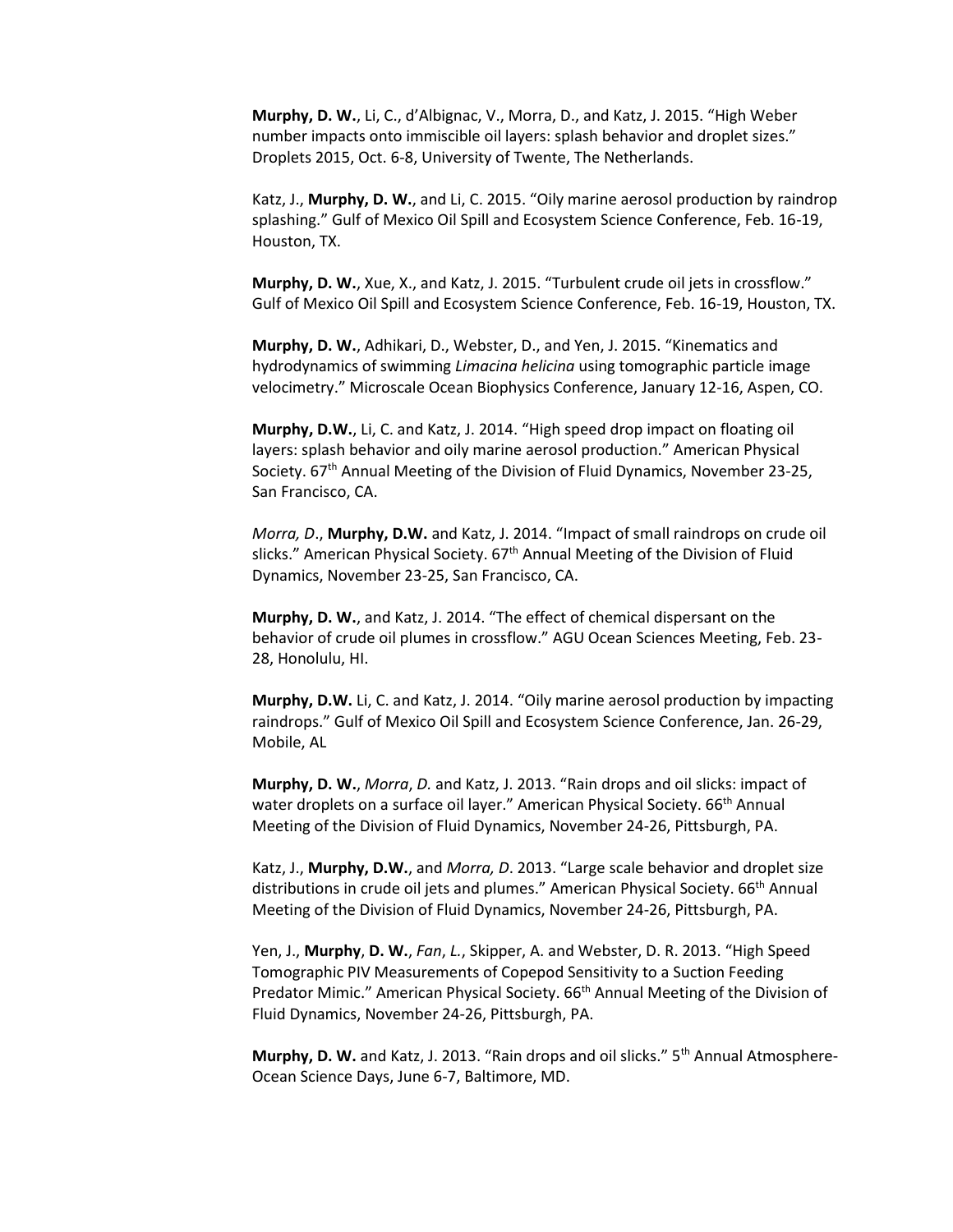**Murphy, D. W.**, Webster, D. R., and Yen, J. 2013. "Swimming and Sensing: Highspeed tomographic PIV measurements of zooplankton behavior." Microscale Interactions in Aquatic Environments, March 10-15, Les Houches, France.

**Murphy, D. W.**, Webster, D. R., and Yen, J. 2012. "High speed hopping: timeresolved tomographic PIV measurements of water flea swimming." American Physical Society. 65th Annual Meeting of the Division of Fluid Dynamics, November 18-20, San Diego, CA.

Webster, D. R., **Murphy, D. W.**, and Yen, J. 2012. "High speed tomographic PIV measurements of copepod escape jumps." American Physical Society. 65<sup>th</sup> Annual Meeting of the Division of Fluid Dynamics, November 18-20, San Diego, CA.

Yen, J., **Murphy, D. W.**, and Webster, D. R. 2012. "Metachronal propulsion, hovering, and signaling: High speed tomographic PIV measurements of swimming Antarctic krill." American Physical Society. 65<sup>th</sup> Annual Meeting of the Division of Fluid Dynamics, November 18-20, San Diego, CA.

**Murphy, D. W.**, Webster, D. R. and Yen, J. 2012. "Copepod escape jumps: Tomo-PIV measurements of the eliciting hydromechanical signal and subsequent flow disturbance." Society of Integrative and Comparative Biology. Jan 3-7, Charleston, SC, USA.

*Kanagawa, M*., **Murphy, D. R.**, Webster, D. R., Kawaguchi, S. King, R., and Yen, J. 2012. "Swarming to schooling transitions in Antarctic krill aggregations." Society of Integrative and Comparative Biology. Jan 3-7, Charleston, SC, USA.

**Murphy, D. W.**, Lasley, R., Webster, D. R., and Yen, J. 2011. "Feeling, following, feeding, fleeing: a copepod's life at low Reynolds number." American Physical Society. 64<sup>th</sup> Annual Meeting of the Division of Fluid Dynamics, November 20-22, Baltimore, MD. Gallery of Fluid Motion.

**Murphy, D. W.**, Zheng, L., Mittal, R., Webster, D. R. and Yen, J. 2011. "Sea butterfly swimming: time-resolved tomographic PIV measurements." American Physical Society. 64<sup>th</sup> Annual Meeting of the Division of Fluid Dynamics, November 20-22, Baltimore, MD.

Webster, D. R., **Murphy**, **D. W.**, and Yen, J. 2011. "High speed tomographic PIV measurements of copepod sensory cues." American Physical Society. 64<sup>th</sup> Annual Meeting of the Division of Fluid Dynamics, November 20-22, Baltimore, MD.

**Murphy, D. W.**, Webster, D. R., and Yen, J. 2011. "Escaping copepods: Tomographic PIV measurements." Southeast Regional Meeting of the Society of Integrative and Comparative Biology. Oct 22, Salem Winston, NC, USA.

*Middlemas, E.,* **Murphy**, **D. W.**, and Yen, J. 2011. "Hop-and-Sink Swimming kinematics of the water flea, *Daphnia pulicaria*." Southeast Regional Meeting of the Society of Integrative and Comparative Biology. Oct 22, Salem Winston, NC, USA.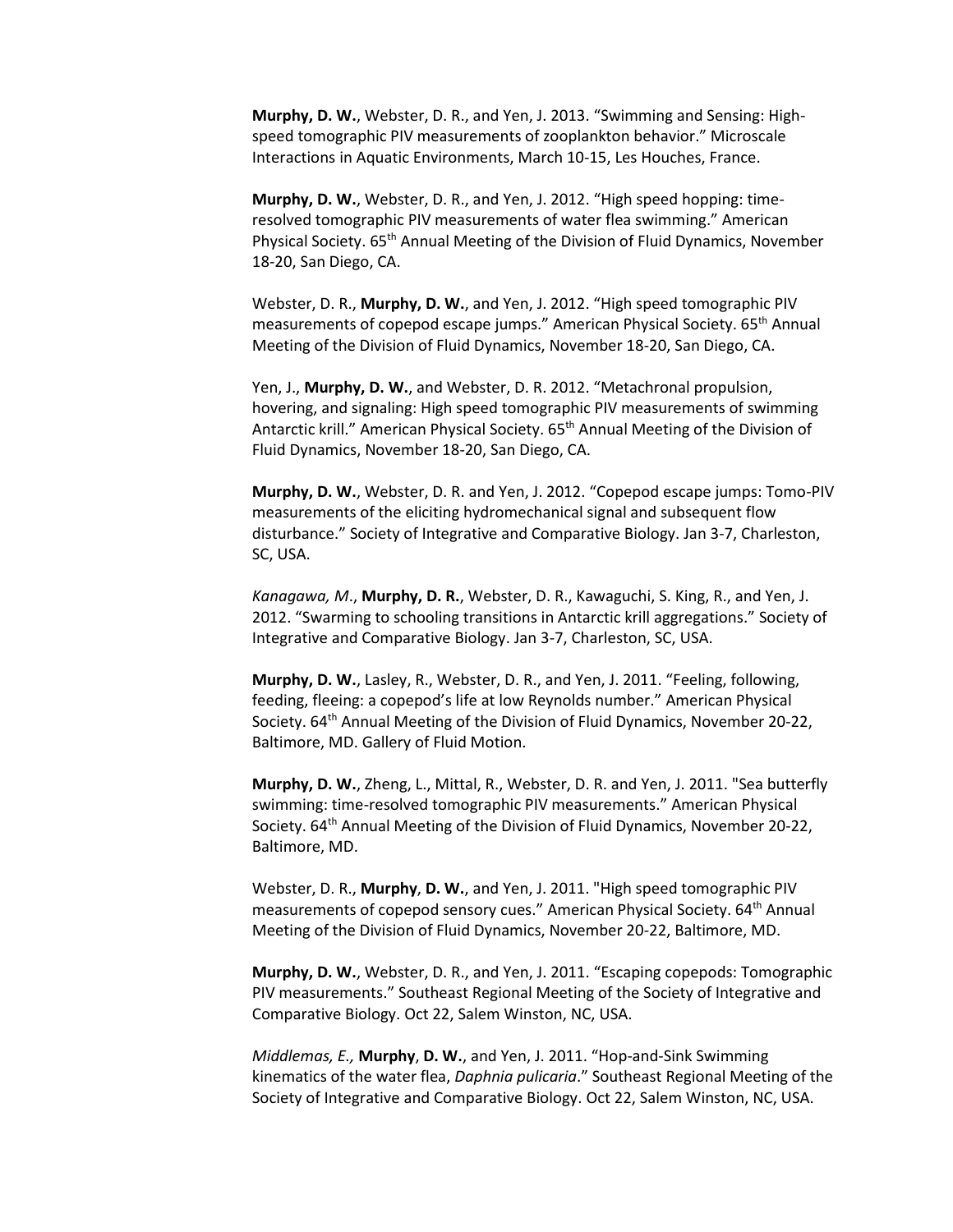**Murphy, D. W.**, Webster, D. R. and Yen, J. 2011. "Quantifying Zooplankton-Generated Flow via a High-Speed Tomographic PIV System." Microenvironments Modulating Biological Interactions in the Ocean, Jan 16-21, Aspen, CO.

**Murphy, D. W.**, Webster, D. R. and Yen, J. 2010. "A High Speed Tomographic PIV System for Measuring Plankton-generated Flow" American Physical Society. 63rd Annual Meeting of the Division of Fluid Dynamics, November 21-23, Long Beach, CA.

**Murphy, D. W.**, Webster, D. R. and Yen, J. 2010. "A High Speed Tomographic PIV System for Measuring Plankton-generated Flow." Southeast Regional Meeting of the Society of Integrative and Comparative Biology. Nov 6, Blacksburg, VA, USA.

**Murphy, D. W.**, Webster, D. R., Kawaguchi, S. King, R., Osborn, J., and Yen, J. 2010. "The Density and Structure of Antarctic Krill Schools" American Society of Limnology and Oceanography: Ocean Sciences Meeting, February 22-26, Portland, OR, USA.

*Kabir, N*., **Murphy, D. W.**, Webster, D. R., Kawaguchi, S., King, R., Osborn, J., and Yen, J. 2010. "Comparison of locomotory biomechanics of Antarctic and Pacific krill." American Society of Limnology and Oceanography: Ocean Sciences Meeting, February 22-26, Portland, OR, USA.

**Murphy, D. W.**, Webster, D. R., Kawaguchi, S., King, R., Osborn, J., and Yen, J. 2010. "Krill Schooling: Defining the Structure of Antarctic Krill Schools and Swarms" Society of Integrative and Comparative Biology. January 3-8, Seattle, WA, USA

**Murphy, D. W.**, Webster, D. R., Kawaguchi, S., King, R., Osborn, J., and Yen, J. 2009. "Effects of size and viscosity on the biomechanics of krill locomotion." Southeast Regional Meeting of the Society of Integrative and Comparative Biology. September 26, Chapel Hill, NC, USA.

*Bloomquist, M*., **Murphy, D. W.**, Webster, D. R., Kawaguchi, S., King, R., Osborn, J., and Yen, J. 2009. "Schooling in Antarctic krill." Southeast Regional Meeting of the Society of Integrative and Comparative Biology. September 26, Chapel Hill, NC, USA.

**Murphy, D. W.**, Webster, D. R., Kawaguchi, S., King, R., Osborn, J., Sotiropoulous, F., and Yen, J. 2009. "Kinematics of various swimming modes in Antarctic krill." 3<sup>rd</sup> GLOBEC Open Science Meeting, June 22-26, Victoria, BC, Canada.

**Murphy, D. W.**, Webster, D. R., Kawaguchi, S., King, R., and Yen, J. 2009. "Locomotory biomechanics of Antarctic krill." Society of Integrative and Comparative Biology. January 3-7, Boston, MA, USA.

**Murphy, D. W.**, Dasi, L. P., Glezer, A., and Yoganathan, A. 2008. "Reduction of flowinduced blood damage in bileaflet mechanical heart valves through passive flow control." ASME 2008 Summer Bioengineering Conference, June 25-29, Marco Island, FL.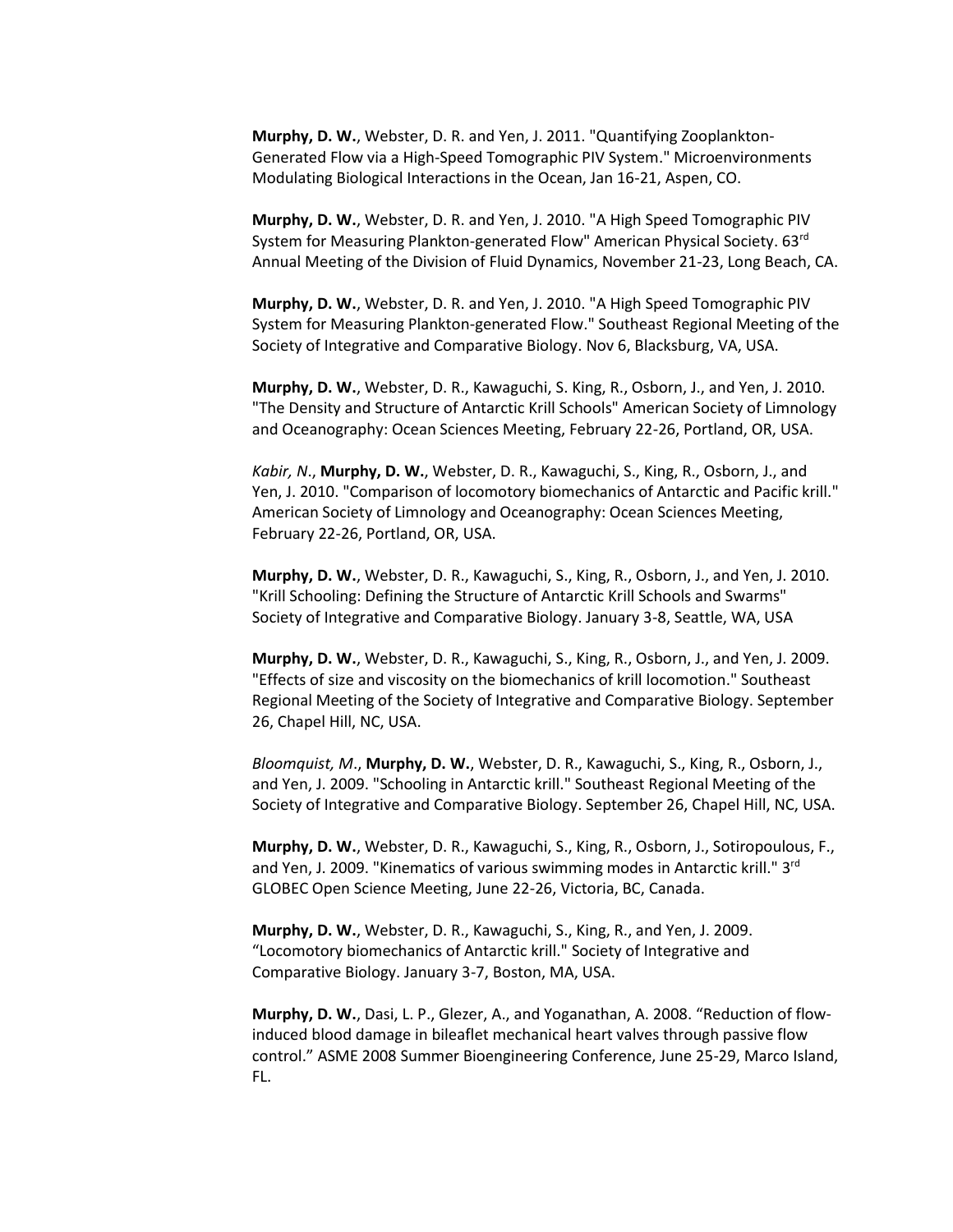**Murphy, D. W**., Dasi, L., Yoganathan, A., Glezer, A. 2006. "Effect of vortex generators on the closing transient flow of bileaflet mechanical heart valves." American Physical Society. 59th Annual Meeting of the Division of Fluid Dynamics, November 19-21, Tampa Bay, USA.

**GRANT SUPPORT** Source: National Science Foundation Polar Program; Amount: \$37,747; Title: SUPP: INTERN: Collaborative Research: Individual Based Approaches to Understanding Krill Distributions and Aggregations; Type: INTERN Supplement; Role: PI; Start and End Dates: 8/1/2019 – 7/31/2022

> Source: USF COVID-19 Rapid Response Grant; Amount: \$25,000 (\$16,350 to Murphy); Title: Dispersion Modeling of Respiratory Aerosols and COVID-19 Infection Risk Analysis in Airport Terminals; Type: Internal Award; Role: co-PI; Collaborators: Andres Tejada-Martinez (PI; USF); Start and End Dates: 8/1/2020 – 7/31/2021

> Source: USF Internal Awards; Amount: \$10,000; Title: Development of a Novel Flow Measurement System for Shallow Coastal Waters; Type: New Researcher Grant; Role: PI; Start and End Dates: 5/1/2020 – 4/30/2021

> Source: National Science Foundation Polar Program; Amount: \$35,921; Title: SUPP: INTERN: Collaborative Research: Individual Based Approaches to Understanding Krill Distributions and Aggregations; Type: INTERN Supplement; Role: PI; Start and End Dates: 8/1/2019 – 7/31/2022

Source: National Science Foundation Polar Program; Amount: \$197,933; Title: Collaborative Research: Individual Based Approaches to Understanding Krill Distributions and Aggregations; Type: Research Award; Role: PI; Start and End Dates: 8/1/2019 – 7/31/2022

Source: National Science Foundation Fluid Dynamics Program; Amount: \$4,000; Title: SUPP: CAREER: Aerial and Aquatic Flapping Flight at Low Reynolds Numbers; Type: Student Design Supplement; Role: PI; Start and End Dates: 2/15/2019 – 1/31/2024

Source: National Science Foundation Fluid Dynamics Program; Amount: \$16,000; Title: REU: SUPP: CAREER: Aerial and Aquatic Flapping Flight at Low Reynolds Numbers; Type: REU Supplement; Role: PI; Start and End Dates: 2/15/2019 – 1/31/2024

Source: National Science Foundation Fluid Dynamics Program; Amount: \$520,000; Title: CAREER: Aerial and Aquatic Flapping Flight at Low Reynolds Numbers; Type: Research Award; Role: PI; Start and End Dates: 2/15/2019 – 1/31/2024

Source: USF Internal Award; Amount: \$2405; Title: Faculty International Travel Grant; Type: Internal Award; Role: PI; Start and End Dates: 1/10/2019 - 1/17/2019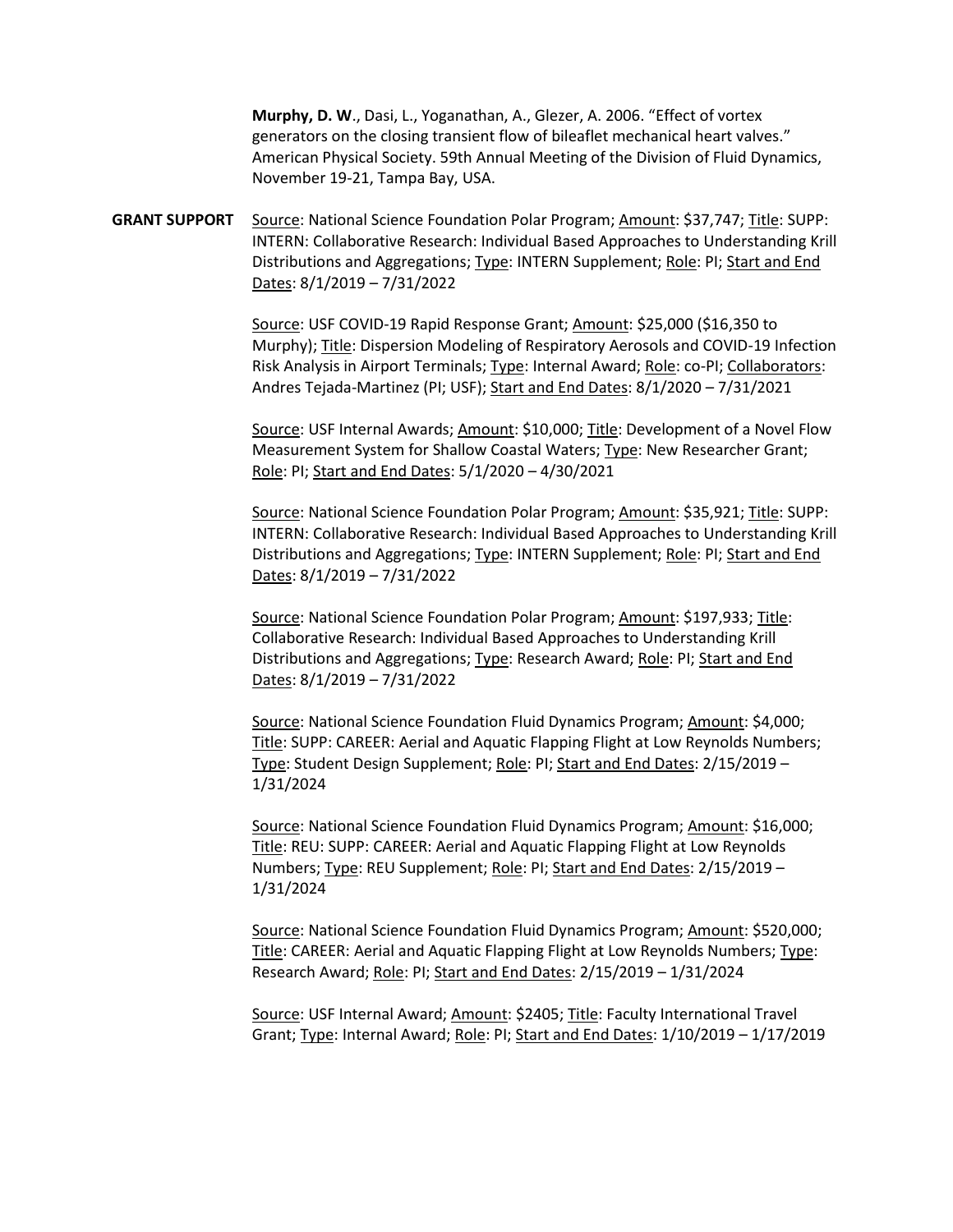Source: Florida Institute of Oceanography; Amount: \$2000; Title: Biological Fluid Mechanics Class Visit to Keys Marine Lab; Type: FIO Shiptime Proposal; Role: PI; Start and End Dates: 7/1/2018 – 6/30/2019

Source: USF Internal Award; Amount: \$9500; Title: Sea Butterfly Swimming: Bio-Inspiration for Aquatic Micro-Aerial Vehicles; Type: USF Nexus Initiative (UNI) Award; Role: PI; Start and End Dates: 8/1/2018 – 7/31/2019

Source: Gulf of Mexico Research Initiative; Amount: \$999,185 (~\$169,909 to Murphy); Title: Turbulent Vertical Mixing and the Formation of Oil Particle Aggregates: LES, Measurements, and Modeling; Type: Research Award; Role: co-PI; Collaborators: Andres Tejada-Martinez (PI; USF), Michel Boufadel (co-PI; NJIT), Arnoldo Valle-Levinson (co-PI; UF); Start and End Dates: 1/1/2018 – 12/31/2019

Source: Bermuda Institute of Ocean Sciences; Amount: \$2289; Type: Grant in Aide; Role: PI; Date: 5/2018

Source: National Academies of Sciences, Engineering and Medicine Gulf Research Program; Amount: \$75,000; Title: Formation, Exposure Pathways, and Health Effects of Oily Marine Aerosol; Type: Early-Career Research Fellowship; Role: PI; Start and End Dates: 9/1/2017 – 12/31/2019

Source: National Academies Keck Futures Initiative; Amount: \$75,000 (\$38,295 to Murphy); Title: Swimming in Sea Butterflies: Physics, Physiology, Ecology, Art, and Design Inspiration for an Aquatic Micro-Aerial Vehicle; Type: Seed Grant; Role: co-PI; Collaborators: Amy Maas, Bermuda Institute for Ocean Sciences; Start and End Dates: 9/1/2017 – 6/1/2019

Source: National Academies Keck Futures Initiative; Amount: \$50,000 (\$21,200 to Murphy); Title: Swimming across Scales: Metachronal Rowing in the Deep Blue Sea; Type: Seed Grant; Role: co-PI; Collaborators: Margaret Byron, Penn State; Start and End Dates: 9/1/2017 – 6/1/2019

Source: USF Internal Awards; Amount: \$7658; Title: Swimming in Sea Butterflies: Fluid Dynamics, Ecology, and Bio-Inspired Design; Type: New Researcher Grant; Role: PI; Start and End Dates: 5/1/2017 – 4/30/2018

Source: Bermuda Institute of Ocean Sciences; Amount: \$4000; Type: Grant in Aide; Role: PI; Date: 5/2017

**POSTDOC** Carlowen Smith (Fall 2018 – Spring 2020)

**MENTORING**

**GRADUATE** Evan Williams (Fall 2020 - present) **MENTORING** Kuvvat Garayev (Spring 2018 – present) Sanjib Gurung (Spring 2018 – present) Ali Al Shamrani (Fall 2018 – present) Sindhu Reddy Mutra (Fall 2020 – Summer 2021)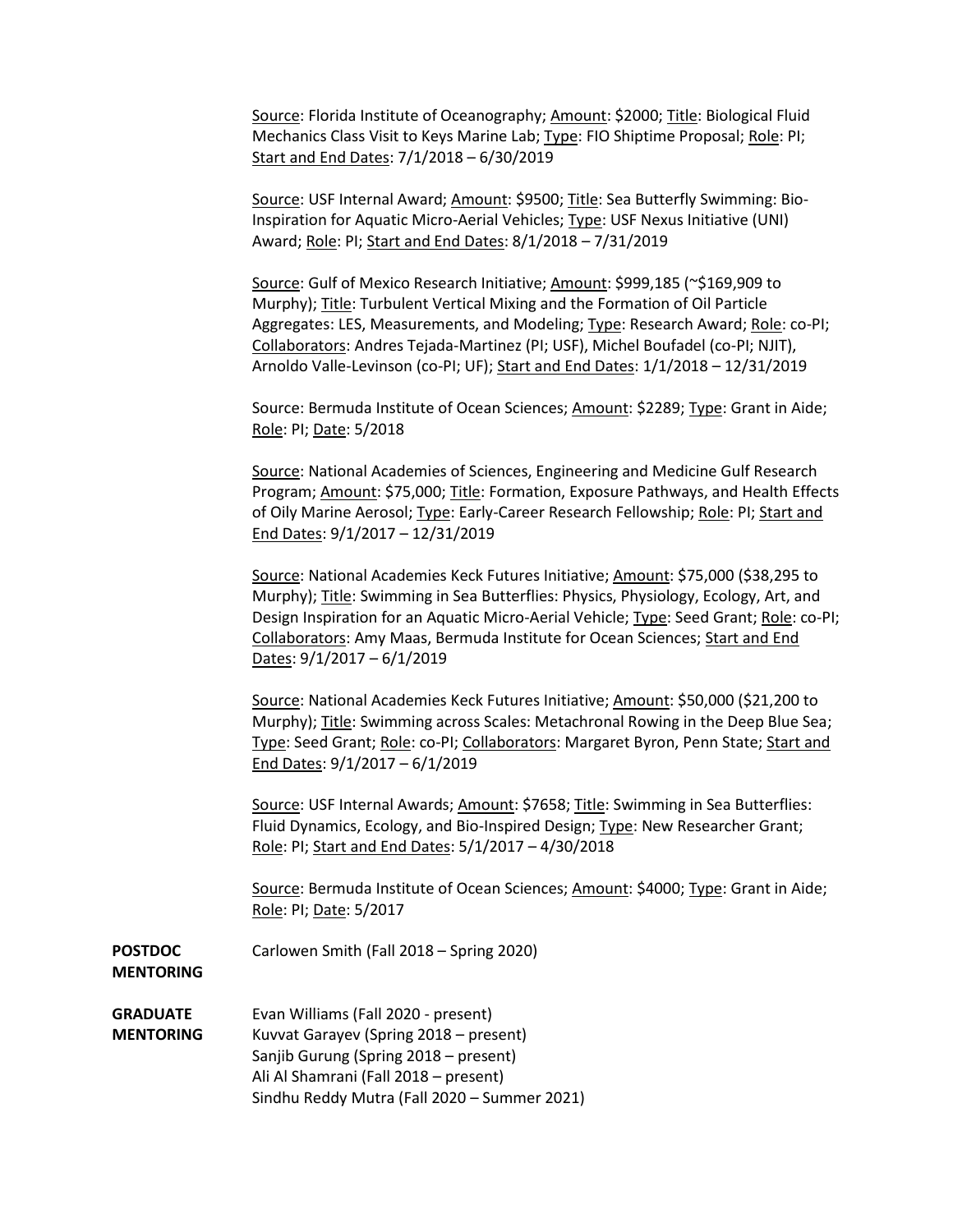|                                        | Ali Al Dasouqi (Fall 2017 - Spring 2021)<br>Ferhat Karakas (Spring 2017 - Fall 2020)<br>Ahmet Topcuoglu (Spring 2018 - Summer 2019)<br>Zongze Li (Fall 2018 - Summer 2019)<br>Mickael Abdillahi (Summer 2015)                                                                                                                                                                                                                                                                                                                                                                                                                                                                                                                                                                                                                                                                                                                                                                                                                                                                                                                                                                                                                                                              |
|----------------------------------------|----------------------------------------------------------------------------------------------------------------------------------------------------------------------------------------------------------------------------------------------------------------------------------------------------------------------------------------------------------------------------------------------------------------------------------------------------------------------------------------------------------------------------------------------------------------------------------------------------------------------------------------------------------------------------------------------------------------------------------------------------------------------------------------------------------------------------------------------------------------------------------------------------------------------------------------------------------------------------------------------------------------------------------------------------------------------------------------------------------------------------------------------------------------------------------------------------------------------------------------------------------------------------|
| <b>MENTORING</b>                       | <b>UNDERGRADUATE</b> -Shreeram Panth (Fall 2020 – present)<br>-Stefano Mahairas (Summer 2020-Fall 2020)<br>-Tristen Mee (Fall 2019 - Fall 2020)<br>-Azher Hamid (Summer 2020-Fall 2020)<br>-Mumtaz Hassan (Summer 2020-present)<br>-Shankar Singh (Summer 2019-Summer 2020)<br>-Ryan Ward (Fall 2019)<br>-Muhammad Shaikh (Fall 2019 - Spring 2020)<br>-Josh Arandia (Fall 2018 - Fall 2020)<br>- Daniel D'Oliveria (Summer 2018 - Spring 2019)<br>-Aum Patel (Fall 2017 - Spring 2019)<br>-*Daniel Olsen (Fall 2016 - Summer 2018) - Now a PhD student at Georgia Tech<br>-Joseph Bello (Spring 2017 - Spring 2018)<br>-Alejandro Guerra (Summer 2017 - Fall 2018)<br>-Paola Rossi (Spring 2017 - Summer 2018)<br>-Kyle Candela (2013-2015)<br>-Alex Naticchia (2014-2015)<br>-Ben Chello: (2013)<br>-Ben Keyser: (2014)<br>-Vincent d'Albignac (Spring - Summer 2015)<br>-David Morra (2013 - 2014)<br>-*Lin Fan (Spring - Summer 2012) - NSF Graduate Fellowship Recipient<br>-*Eleanor Middlemas (Summer - Fall 2011) - NSF Graduate Fellowship Recipient<br>-Marleen Kanagawa (Fall 2010 - Summer 2012)<br>-Thanh Nguyen (Summer - Fall 2010)<br>-Nadir Kabir (Fall 2009 - Summer 2010)<br>-Megan Bloomquist (Summer - Fall 2009)<br>-Morgan Stephenson (Spring 2009) |
| <b>HIGH SCHOOL</b><br><b>MENTORING</b> | -Lambert Aryee (Fall 2013 - Spring 2014): won 4 <sup>th</sup> prize in Environmental Science at<br>International Science and Engineering Fair<br>-Alexander McIntyre (Spring 2011)<br>-Lisa Dinh (Summer 2011)                                                                                                                                                                                                                                                                                                                                                                                                                                                                                                                                                                                                                                                                                                                                                                                                                                                                                                                                                                                                                                                             |
| <b>WORK</b><br><b>EXPERIENCE</b>       | Southern Company, Birmingham, AL<br>$2000 - 2004$<br>-Student Engineer in Research and Environmental Affairs Division<br>-Performed research into chemical composition and aerodynamic properties of ash<br>-Maintained coal quality database and assisted with toxic release inventory<br>reporting                                                                                                                                                                                                                                                                                                                                                                                                                                                                                                                                                                                                                                                                                                                                                                                                                                                                                                                                                                       |
| <b>POPULAR</b><br><b>PRESS</b>         | -Research on the swimming and sinking of sea butterflies featured on several sites,<br>https://www.sciencenews.org/article/sea-butterfly-marine-snail-shells-swim and                                                                                                                                                                                                                                                                                                                                                                                                                                                                                                                                                                                                                                                                                                                                                                                                                                                                                                                                                                                                                                                                                                      |